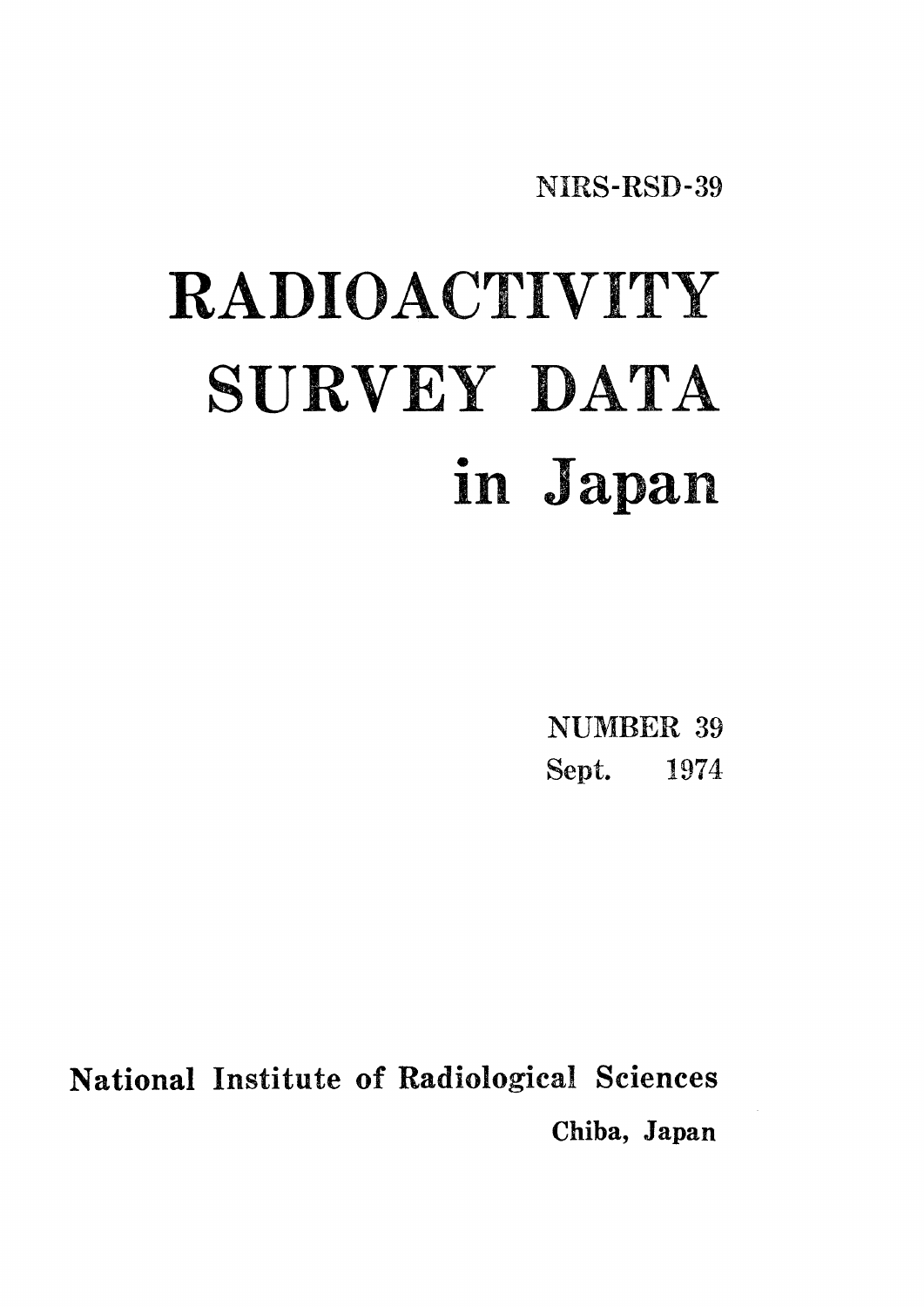#### ERRATA

#### Survey Data

| Page                                                        | Column                                                              | Lines                                               | Error                                         | Right                                          |
|-------------------------------------------------------------|---------------------------------------------------------------------|-----------------------------------------------------|-----------------------------------------------|------------------------------------------------|
| 3                                                           | left                                                                | 16 <sub>1</sub>                                     | chinese                                       | Chinese                                        |
| $^{\prime\prime}$<br>$^{\prime\prime}$<br>$^{\prime\prime}$ | $\boldsymbol{\prime\prime}$<br>right<br>$\boldsymbol{\prime\prime}$ | 3 <sup>†</sup><br>4 <sub>1</sub><br>$10 \downarrow$ | the General Institute of Medical<br>Radiation | National Institute of Radiological<br>Sciences |
| 13                                                          |                                                                     | Fig 5                                               | Gross Beta - Radioactivity in<br>Upper Air    | Gamma ray Spectrum of Airborne<br>Dust Sample  |
| 14                                                          |                                                                     | Table                                               | Table 8. The Microbarographic<br>Disturbances | Teble 9. The Microbarographic<br>Disturbances  |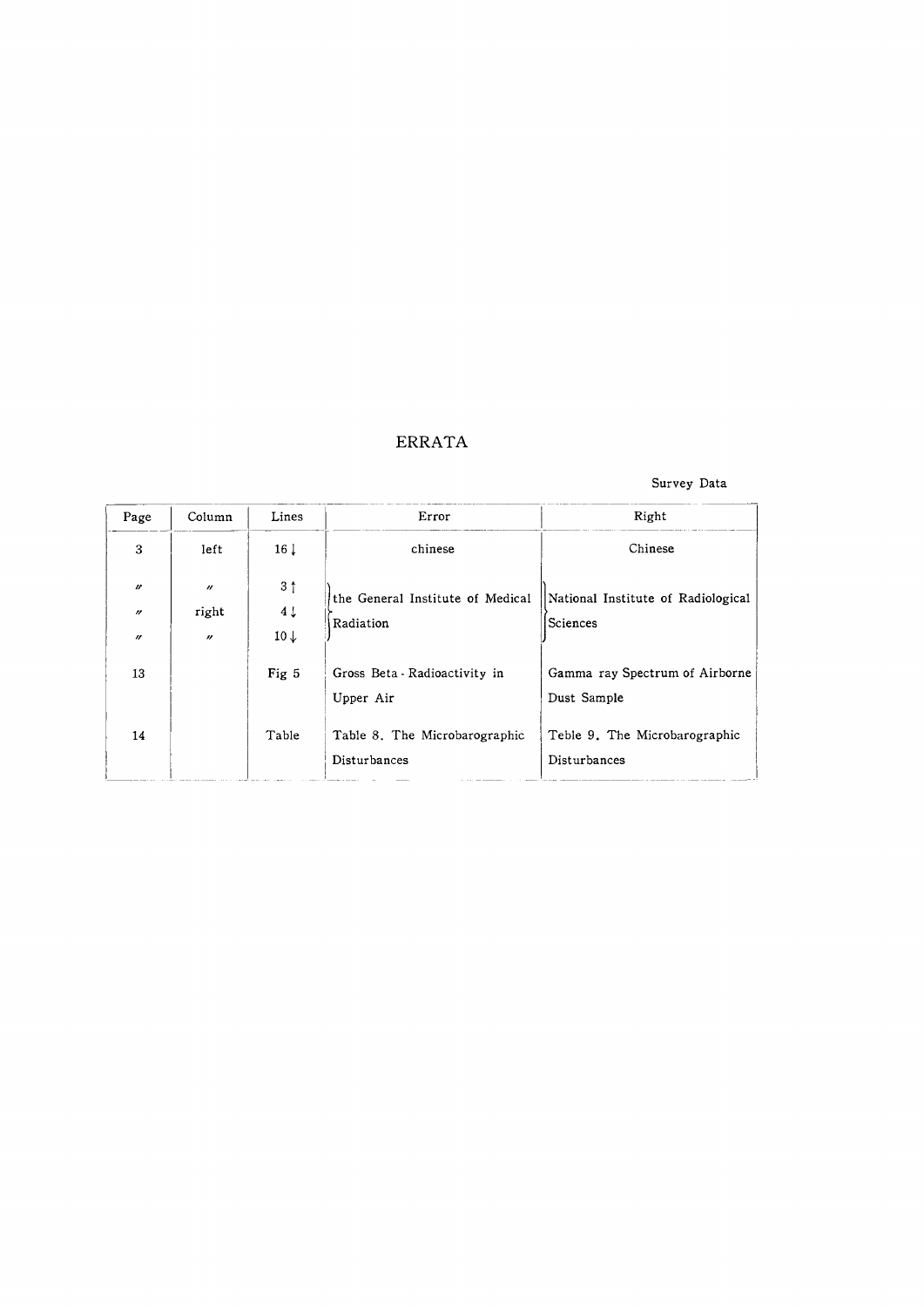# Radioactivity Survey Dat inJapan

# Number 39

# Sept.】974

#### **Contents**

#### THE SURVEY RESULTS OF THE 16TH NUCLEAR EXPLOSION TEST CARRIED OUT BY THE PEOPLE'S REPUBLIC OF CHINA

|                                                                                                            | Page |
|------------------------------------------------------------------------------------------------------------|------|
|                                                                                                            |      |
|                                                                                                            |      |
| 2. Daily Record of Action taken against Radioactivity from the 16th Chinese Nuclear Test <b>Constant 2</b> |      |
| 3. Points of Understanding reached at the Executive Level Meeting of the Headquarters                      |      |
| 4. The Results of Investigations in connection with the 16th Chinese Nuclear Test <b>Constitutions</b> 4   |      |
| 5. The Microbarographic Disturbances and Upper Atmospheric Weather Chart manufacture 14                    |      |
| 6. Chinese Nuclear Tests and Their Effects upon Japan <b>Communication Controller (1997</b>                |      |
| 7. Concerning Provisional Index for Countermeasures against Radioactivity manufactures and 23              |      |

Science and Technology Agency National Institute of Radiological Science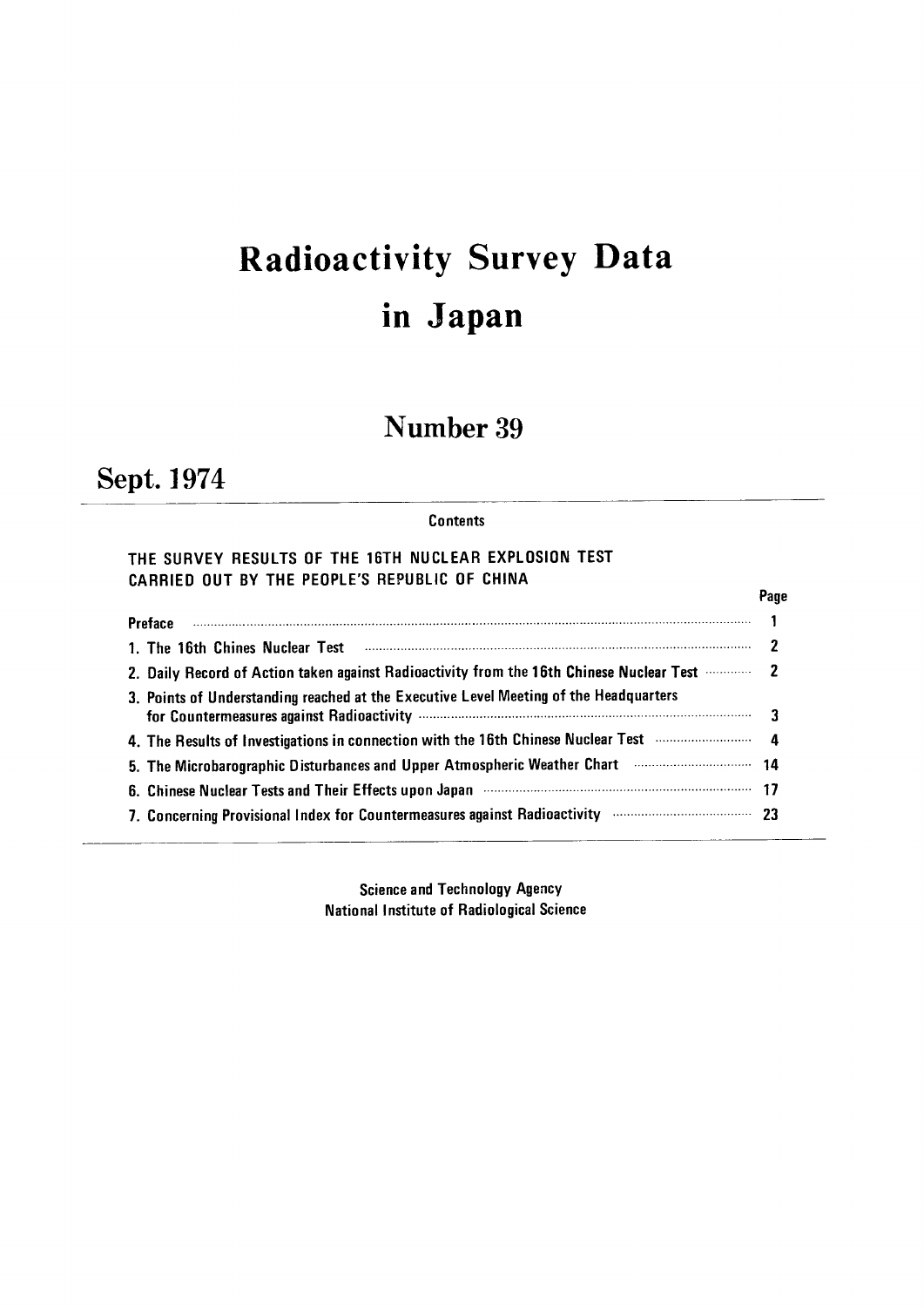# THE SURVEY RESULTS OF THE 16TH NUCLEAR EXPLOSION TEST CARRIED OUT BY THE PEOPLE'S REPUBLIC OF CHINA

#### Preface

This edition is provided for the radioactivity survey results of fallout by the 16th Chinese nuclear explosion test.

The 17th of June in 1974, The people's Republic of China carried out the 16th nuclear explosion test. Concerning this test, atmospheric disturbance was observed at the nation-wide meteorological observatories. The scale of this explosion was equivalent to TNT 1 megatone.

Fallout radioactivity measurement of this tests was carried out at the nation-wide radioactivity survey stations from the 18th to the 25th of June.

Meantime, comparatively high radioactivity was measured, i.e.,  $1603pCi/m^3$  of beta radioactivity in upper air at Western Area and no especially significant levels were recorded of radioactivity iodine in milk.

The radioacivity survey results of this test were considerably lower than the values in the provisional guide of radioacitivty countermeasures established by Radioactivity Countermeasures Headquarters.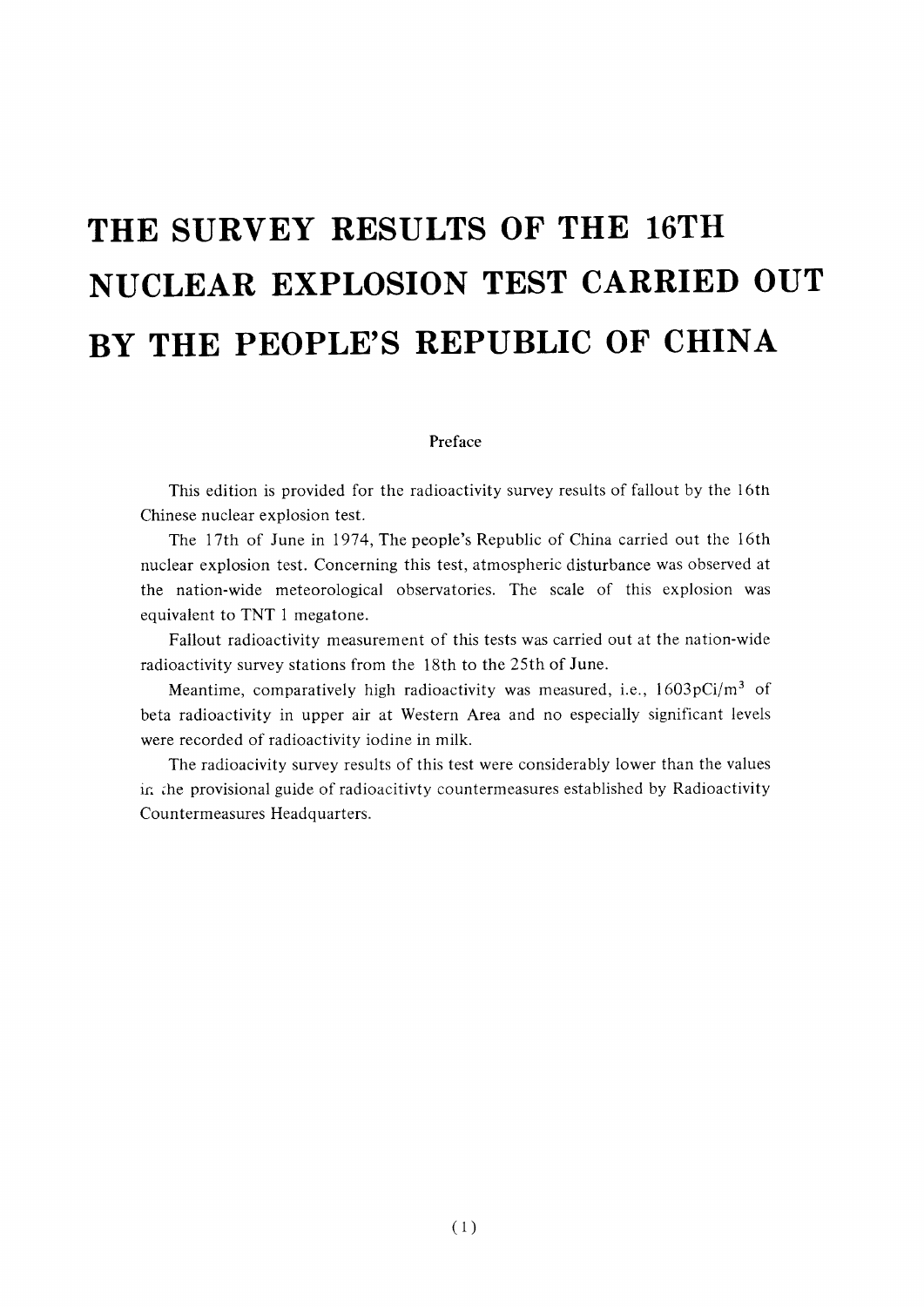#### 1. The 16th Chinese Nuclear Test

(1) The Indian Atomic Energy Commission announced the Chinese nuclear test on 17 June 1974 as follows: "At 6 a.m. Greenwich Mean Time, China conducted a nuclear test in the atmosphere of the order of one megaton at Lop Nor in the Sinkiang- Wiegel (phonetic) autonomous region." (6 a.m. GMT is 3 p.m. Japanese time.) (2) On 17 June the United States Atomic Energy Commission (AEC) announced: "At about 2 a.m. (EDA) on 17 June at the Lop Nor test site China carried out a weapons test in the atmosphere. Its

scale was between 200kilotons and 1 megaton." (3) The Meteorological Agency, acting on these reports, carried out investigations to assemble data of abnormalities in atmospheric pressure at all observation posts but was unable to verify abnormal variations or oscillation in the atmospheric pressure.

- 2. Daily Record of Action taken against Radioactivity from the 16th Chinese Nuclear Test
	- 17 June: The Indian Atomic energy Commission announced on 17 June that China had carried out a 1 megaton nuclear test in the atmosphere at Lop Nor at 3 p.m. (Japan time).
	- 18 June: The Headquarters for Countermeasures against Radioactivity called the 90th executive meeting at the special conference room in the Science and Te chnology Agency from 10.30 a.m. It decided to establish the radioactivity surveillance system for the period from the time the test was conducted.
	- 19 June: Particles collected at 3 a.m. in the (Tsuiki-Kumamoto-Western region 35,000 nyutabaru-Tsuiki) at feet showed a radio-activity reading well above normal. At 9 a.m. on the same day, other particles from the upper atmosphere showed the same levels of radioactivity.
	- 20 June: The radioactivity in the upper atmospheric particles collected at 30,000 feet at 12:00 and 17:00 hours on the 19th in the Western region (same flight path as above) fell to levels some 10 times the

normal figures. Effects thought to be of the nuclear test were noticed at monitoring posts in one prefectural area. No significant changes were especially noticed in the observed levels of radioacitivity in rain-out and ground-level dust.

- 21 June: Radioacitivity in the upper atmospheric particles in the western and central regions was the same as the previous day. In the rain-out and dust, effects became apparent in Western Japan.
- 22 June: Radioactivity levels in rain and dust were returning to normal. Particles in suspension continued to show the same raioacitivity.
- 23 June: Upper atmospheric particles collected in the western region on the 19th were subjected to Gamma ray spectrometer analysis in a Ge (Li) semiconductor testing instrument at the Technical Research Headquarters of the Self-Defence Agency. The results of tests revealed that the particles came from a nuclear test explosion and that they included  $^{239}$  NP,  $^{99}$  MO  $^{99}$ TC.
- 24 June: Tests at the Niigata Prefectural Pollution and Sanitation Research Laboratory showed radioacitvity some ten times normal levels in the dust and rain water after the rain which fell from the 23rd to the 24th. Also as a result of gamma ray spectrometer analysis in an Na I (TI) scintillation instrument it was reported that particles from a nuclear test explosion, including  $^{239}$ Np.  $^{99}$ Mo -  $^{99}$ Tc. were detected. Radioactivity in upper atmospheric particles and in rain-out and dust was returning to normal levels.
- 25 June: From 2 p.m. the 91st executive meeting of the HCR met in the fourth conference room of the Science and Technology Agency and discussed what further investigations were needed to check on radioactivity arising from this Chinese nuclear test. Since particles in suspension in the upper atmosphere and at ground level had almost entirely returned to normal levels of radioactivity, it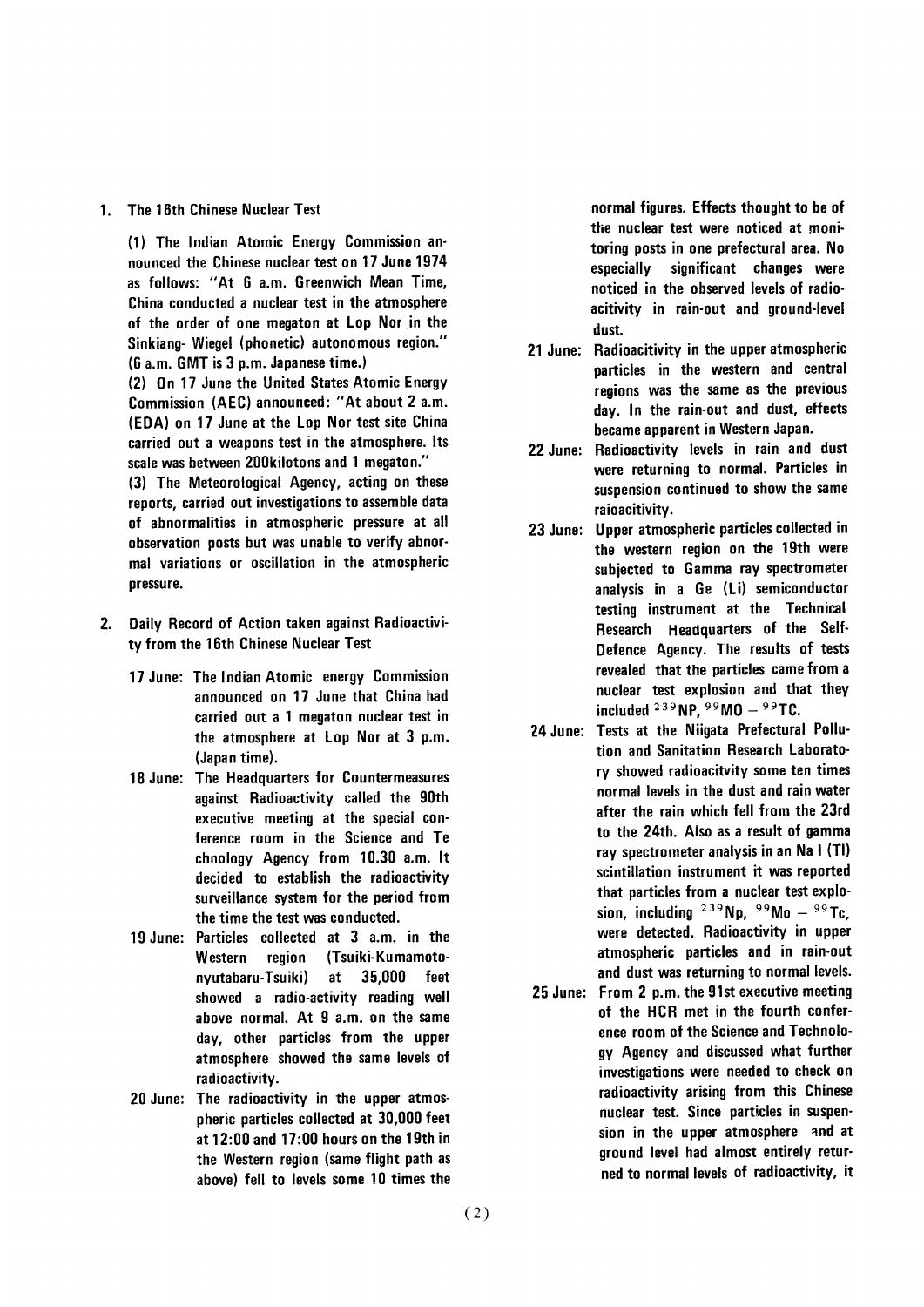was decided that the surveillance system would revert back to normal operations and all authorities concerned would be so informed, unless some unusual levels of radioactivity were detected that day.

- 3. Points of Understanding reached at the Executive Level Meeing of the Headquarters for Countermeasures against Radioacitivity
	- (1) The 90th Executive Level Meeting: 18 June 1974

The Headquarters for countermeasures against Radioactivity held the 90th Executive Level Meeting at the conference room of the Science and Technology Agency at 10:30 a.m. on 18 June, and countermeasures against radioactivity in connection with the chinese nuclear explosion test conducted on 17 June were discussed.

It was predicted that the effects of the nuclear test would appear from 19 that an investigation to check radioactivity should be conducted as set out below and that a close watch on the movements of the results of the investigation should be mainteined.

It was further decided that Executive Level Meetings would be held as often as required, and that the next meeting would be held at 2 p.m. on 25 June.

#### **Investigation Procedures**

(a) For the investigation of floating dust at the high altitudes of 6,000 to 12,000 metres, the Self Defence Agency was to carry out checks several times per day from that day for as long a period as seemed necessary, over the northern, central and western districts of Japan.

(b) Monitoring posts to carry out checks were to be established at two stations operated by the Meteorological Agency and by 18 prefectural stations.

(c) Checks on dust suspended at ground level were to be conducted daily at five Meteorological Agency stations and at the General Institute of Medical Radiation from that day for as long a period as was considered necessary.

(d) Checking of rainout and fallout dust was to be conducted daily at 30 places in various prefectures, 13 stations of the Meteorological Agency, as well as at the General Institute of Medical Radiation from that day onward for as long a period as was considered necessary.

(e) Analysis of nuclear particles was to be pursued by chemical and mechanical methods at the Meteorological Agency, the Self Defence Agency, the Ministry of Agriculture and Forestry, the General Institute of Medical Radiation, etc.

(2) The 91st Executive Level Meeting: 25 June 1974

Headquarters for Countermeasures **The** against Radioactivity called the 91st Executive Level Meeting at 2 p.m. on 25 June, and discussed about the countermeasures against radioactivity concerning the Chinese nuclear test.

(a) The effects of the 16th Chinese nuclear test upon Japan started to appear after 19 June causing an increase in the radioactivity reading in the high altitude and ground level suspended dust and in rainout, however, after that, the radioacitvity count decreased to near the normal reading as shown by the tests conducted on 24 June.

As far as the effects of radioactivity from the nuclear test on human beings was concerned, it was considered that there were no problems. The readings taken were comparatively low in comparision with the provisional index.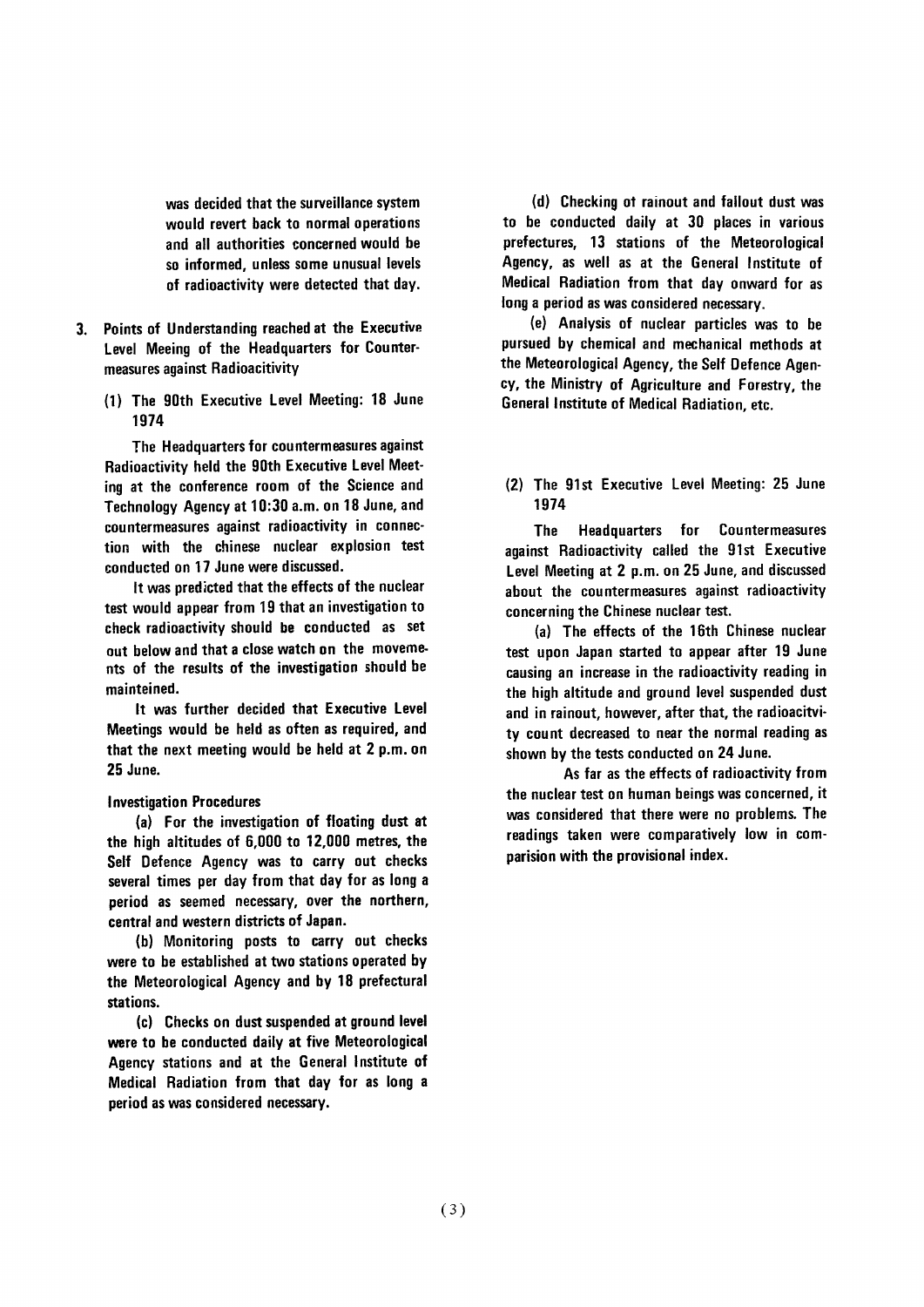- 4. The Results of Investigation in connection with the 16th Chinese Nuclear Test
	- (1) Gross Beta-Radioactivity in Rain and Dry Fallout

Checking of Gross Beta-Radioactivity in Rain and Dry Fallout was to be conducted daily at 30

places in various prefectures by Japan Meteorological Agency, as well as at National Institute of Radioligical Sciences. The results are as follows.

Lower row: Deposition  $(mCi/Km^2)$ 

| Date<br>Station | <b>June 1974</b><br>$17 - 18$ | $18 - 19$  | $19 - 20$  | $20 - 21$      | $21 - 22$      | $22 - 23$  | $23 - 24$    | $24 - 25$  |
|-----------------|-------------------------------|------------|------------|----------------|----------------|------------|--------------|------------|
| Wakkanai        |                               | 0.0<br>0.0 | 0.0<br>0.0 | 0,0<br>0.0     | 0.0<br>0.0     | 0.0<br>0.0 |              |            |
| Sapporo         |                               | 0.1<br>0.4 |            | 0.2<br>$1.0\,$ | 0.0<br>$0.0\,$ |            |              |            |
| Kushiro         |                               | 0.0<br>0.0 | 0.0<br>0.0 |                |                | 0.1<br>3.0 | 0.1<br>$1.0$ |            |
| Sendai          | 0.0<br>0.0                    | 0.0<br>0.0 |            | 0.0<br>0.0     | 0.0<br>0.0     | 0.0<br>0.0 | 0.1<br>1.0   |            |
| Akita           | 0.0<br>0.0                    | 0.0<br>0.0 | -          |                | 0.1<br>4.0     |            | 0.1<br>0.3   | 0.1<br>2.0 |
| Tokyo           | 0.0<br>0.0                    | -          | 0.0<br>0.0 |                | 0.0<br>0.0     |            | 0.1<br>2.0   | 0.1<br>0.2 |
| Hachijojima     |                               | 0.0<br>0.0 | 0.0<br>0.0 |                | -              | 0.1<br>0.2 | 0.1<br>0.2   |            |
| Wajima          | 0.0<br>0.0                    | 0.0<br>0.0 |            |                | 0.0<br>0.0     |            |              |            |
| Osaka           | 0.1<br>5.0                    |            |            |                | 0.1<br>5.0     |            | 0.1<br>$1.0$ |            |
| Yonago          | 0.0<br>0.0                    |            |            | 0.4<br>4.0     | 0.0<br>0.0     |            | 0.1<br>0.1   | 0.2<br>0.2 |
| Murotomisaki    | 0.0<br>0.0                    |            |            | 0.1<br>0.2     | 0.0<br>0.0     |            | 0.1<br>0.9   |            |
| Fukuoka         |                               |            |            | 0.1<br>2.0     | 0.1<br>0.2     |            |              |            |
| Kagoshima       | 0.1<br>7.0                    | 0.0<br>0.0 |            | 0.1<br>0.4     | 0.0<br>0.0     |            | 0.1<br>0.2   |            |

#### Table 1. Gross Beta-Radioactivity in Rain and Dry Fallout (Japan Meteorological Agency) Upper row: Concentration (pCi/cm<sup>3</sup>)

Notes:  $1. -$  means no precipitation or under  $1.0$  mm

2. Every survey data are at 6 hours after sampling

3. Normal value is under 1.0 pCi/cm<sup>3</sup>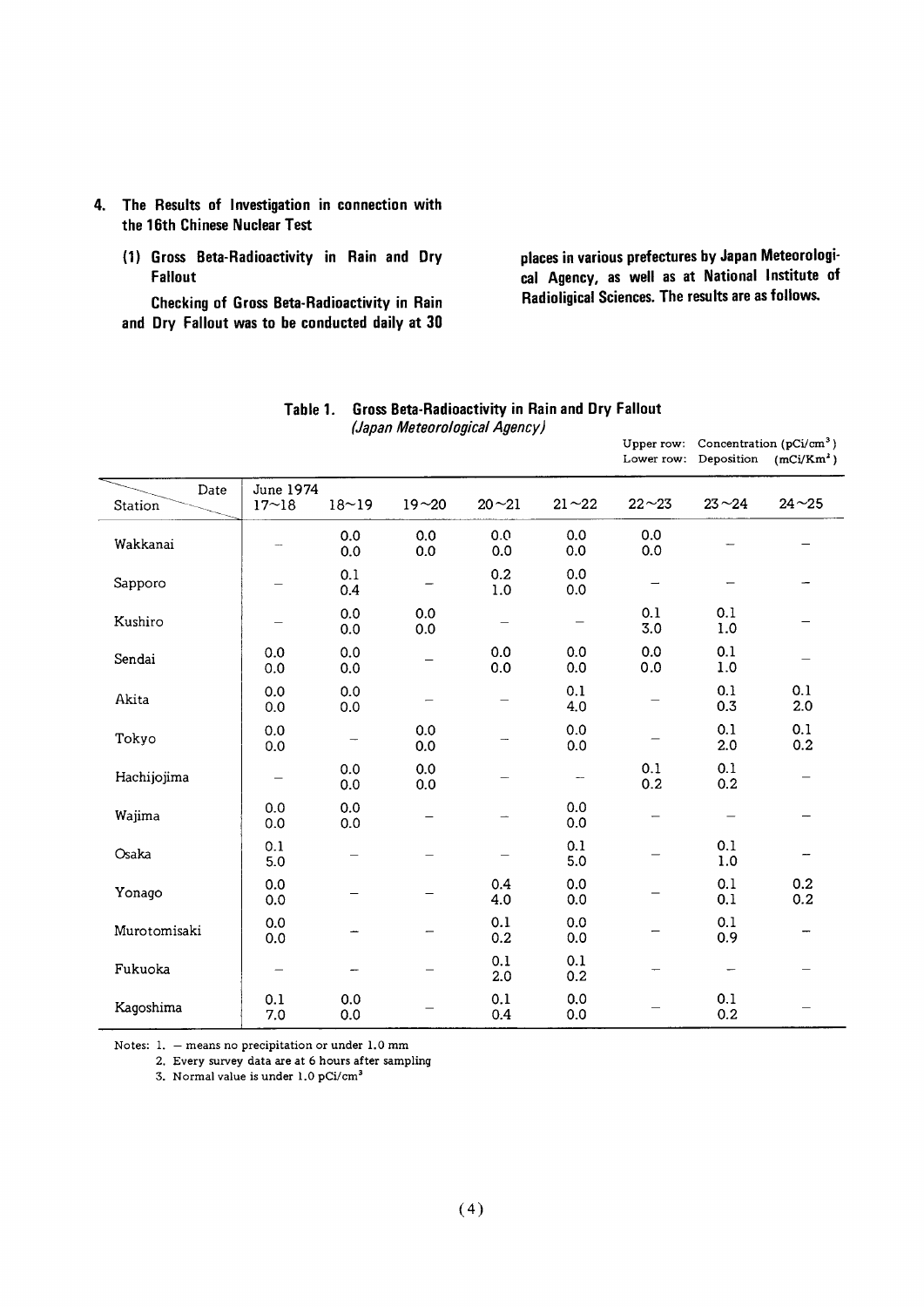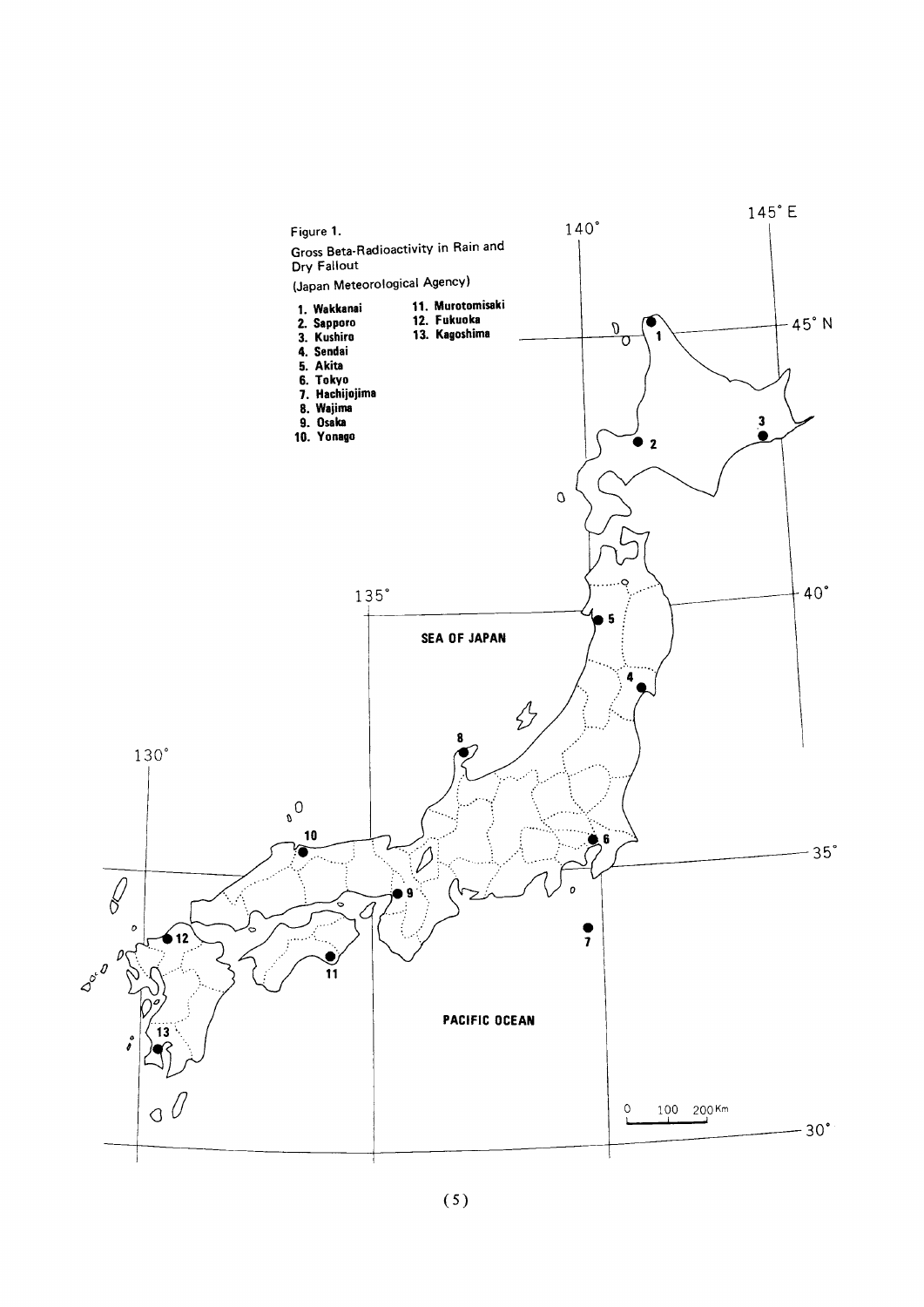| Upper row: Concentration ( $pCi/cm3$ )<br>(mCi/km <sup>2</sup> )<br>Lower row: Deposition |
|-------------------------------------------------------------------------------------------|
| $23 - 24$                                                                                 |
|                                                                                           |
|                                                                                           |
|                                                                                           |
|                                                                                           |
|                                                                                           |
|                                                                                           |
|                                                                                           |
| 0.15<br>2.18                                                                              |
|                                                                                           |
|                                                                                           |
|                                                                                           |
|                                                                                           |
|                                                                                           |
|                                                                                           |
|                                                                                           |
|                                                                                           |
|                                                                                           |

#### Table 2. Gross Beta-Activity in Rain and L (Prefectural Institutes and Laboratories)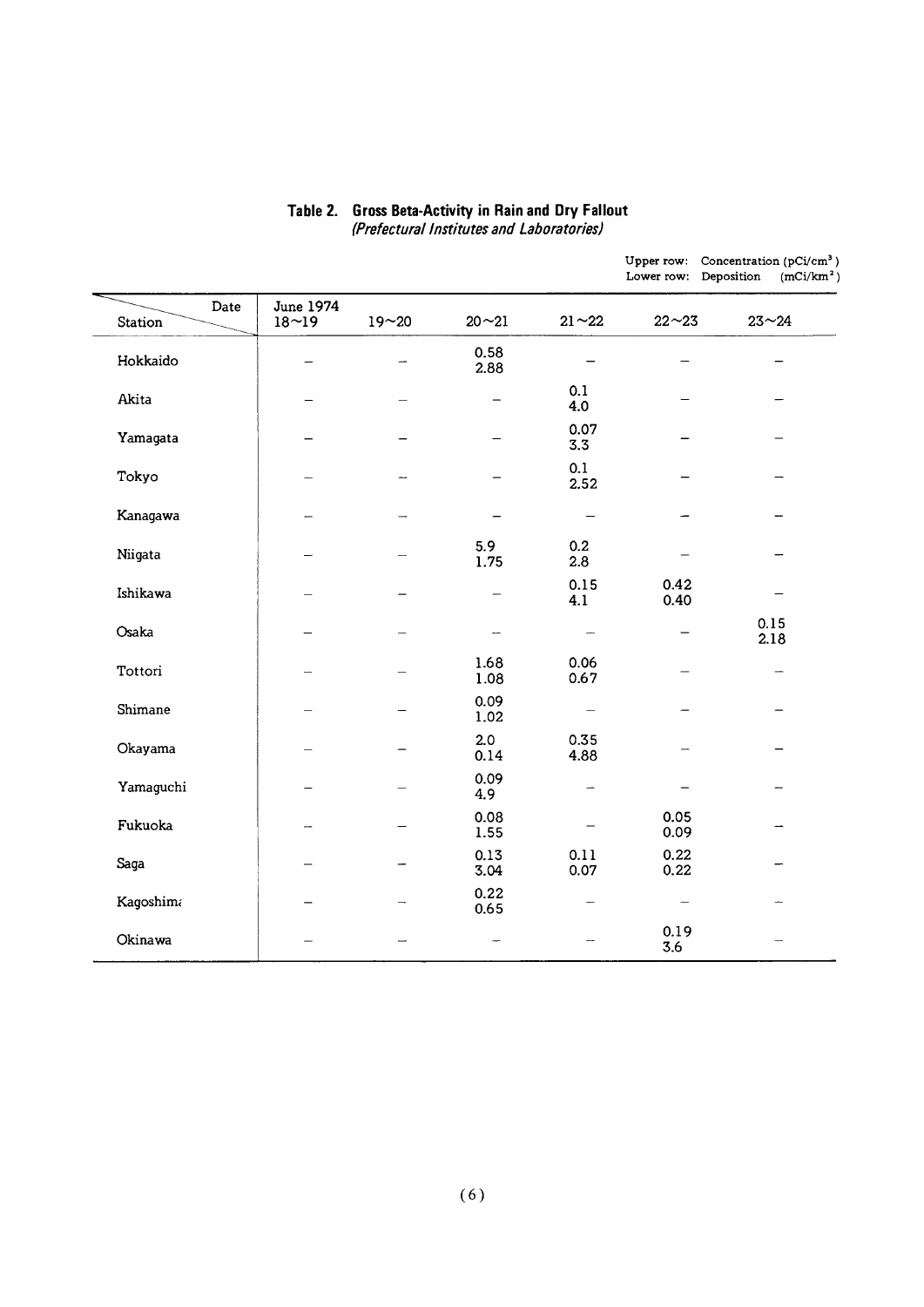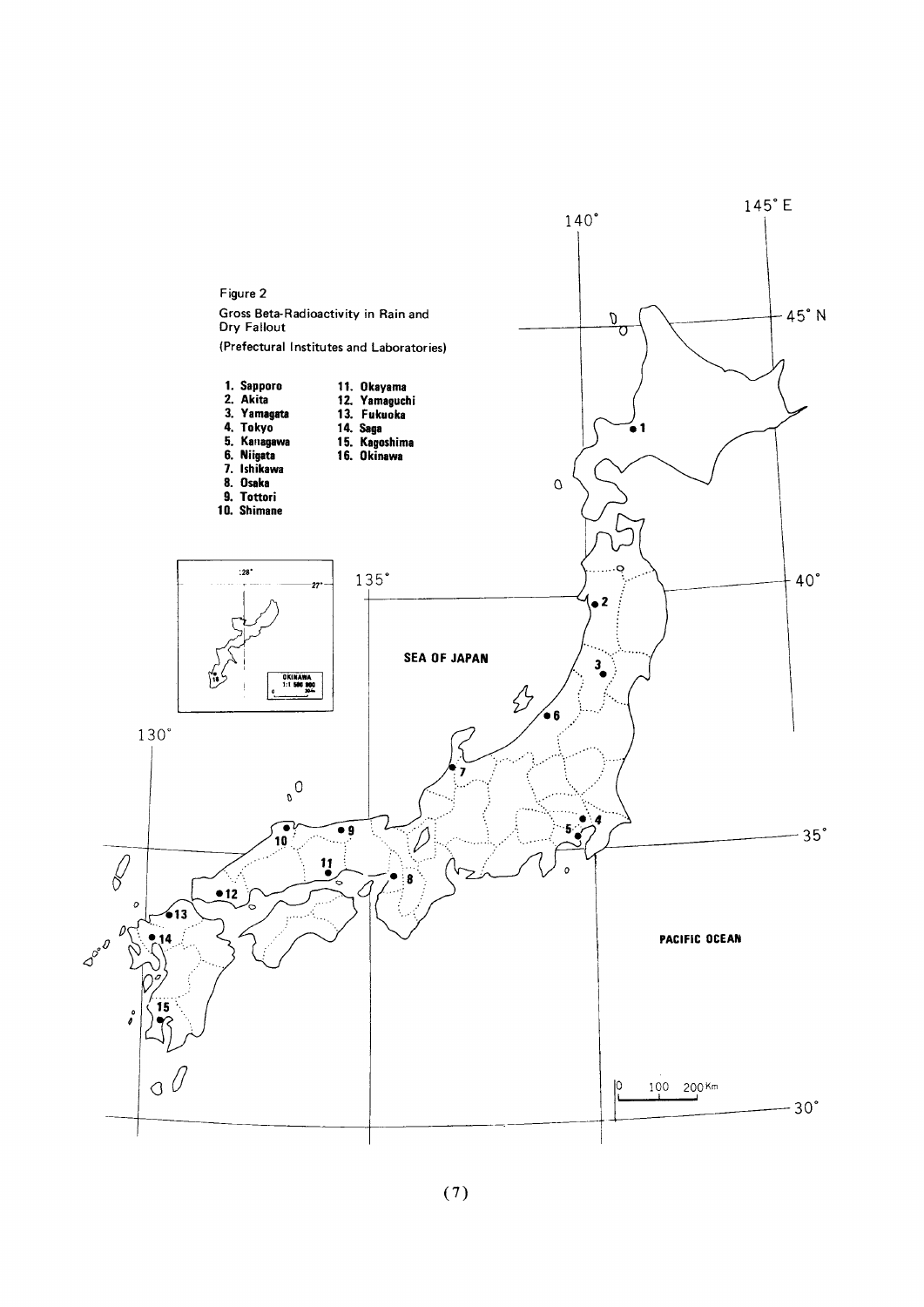|                   | Date of Sampling |                                        |             |                          |                  |                          | Gross $\beta$ -activity<br>(m <sub>C</sub> /Km <sup>2</sup> ) | <b>Highly Radioactivity</b> |
|-------------------|------------------|----------------------------------------|-------------|--------------------------|------------------|--------------------------|---------------------------------------------------------------|-----------------------------|
|                   |                  | June 18th 09:00 $\sim$ June 19th 09:00 |             |                          |                  |                          | 0.025                                                         | no detected                 |
| $^{\prime\prime}$ | 19th             | $\sim 11$                              | $\sim$      | $\mathbf{r}$             | 20th             | $\overline{\mathbf{u}}$  | 0.029                                                         | $^{\prime\prime}$           |
| $\bullet$         | 21st             | $\mathbf{u}$                           | $\sim$      | $\boldsymbol{H}$         | 22nd             | $\overline{\mathbf{r}}$  | 0.017                                                         | $^{\prime}$                 |
| $\bullet$         | 22 <sub>nd</sub> | $\mathbf{H}$                           | $\sim$      | $\overline{\phantom{a}}$ | 23rd             | $\overline{\phantom{a}}$ | 2.68                                                          | $^{\prime\prime}$           |
| $\bullet$         | 23rd             | $\mathbf{r}$                           | $\thicksim$ | $^{\prime\prime}$        | 24 <sub>th</sub> | $\overline{\phantom{a}}$ | 0.57                                                          | $^{\prime\prime}$           |
| $^{\prime\prime}$ | 24 <sub>th</sub> | $\cdots$                               | $\sim$      | $^{\prime\prime}$        | 25 <sub>th</sub> | $\overline{\mathbf{u}}$  | 0.241                                                         | $\cdot$                     |

#### Table 3. **Gross Beta-Radioactivity in Rain and Dry Fallout** (Natioanl Institute of Raiological Sciences)

### (2) Gross Beta-Radioactivity in Airbone Dust

Checking of Gross Beta-Radioactivity in Airbone Dust was to be conducted daily at Japan Meteorological Agency and National Insitute of **Radiological Sciences.** The following are the results of the investigation.

|                        |                 |     |     |     |     | $(pCi/m^3)$      |
|------------------------|-----------------|-----|-----|-----|-----|------------------|
| Date<br><b>Station</b> | June 1974<br>19 | 20  | 21  | 22  | 23  | 24               |
| Sapporo                | 0.1             | 0.1 | 0.0 | 0.0 | 0.1 | 0.3              |
| Sendai                 | 0.2             | 0.2 | 0.2 | 0.1 | 0.2 | 0.1              |
| Tokyo                  | 0.2             | 0.2 | 0.2 | 0.4 | 0.2 | 0.2              |
| Osaka                  | 0.3             | 0.7 | 0.6 | 0.4 | 0.8 | 0.7              |
| Fukuoka                | 0.5             | 0.9 | 0.2 | 0.4 | 0.5 | 0.2 <sub>0</sub> |

#### Table 4. **Gross Beta-Radioactivity in Airbone Dust** (Japan Meteorological Agency)

Notes: 1) The figures were obtained 20 hours after the completion of collecting operation, which is from 09:00 to 14:00 (about 5 hours) every day.

2) The normal figure is from 0.0 to 1.0 picocurie/cubic meter.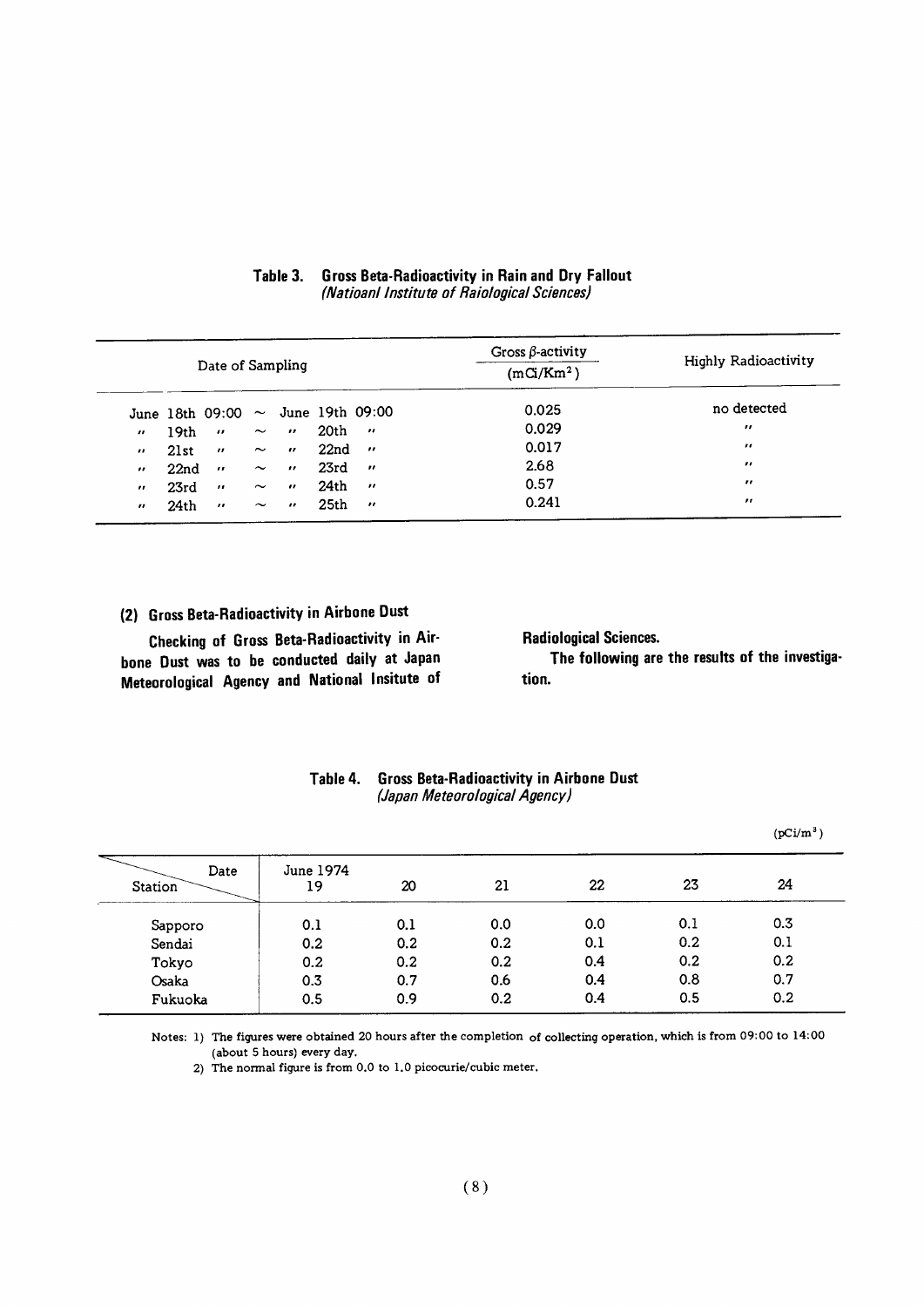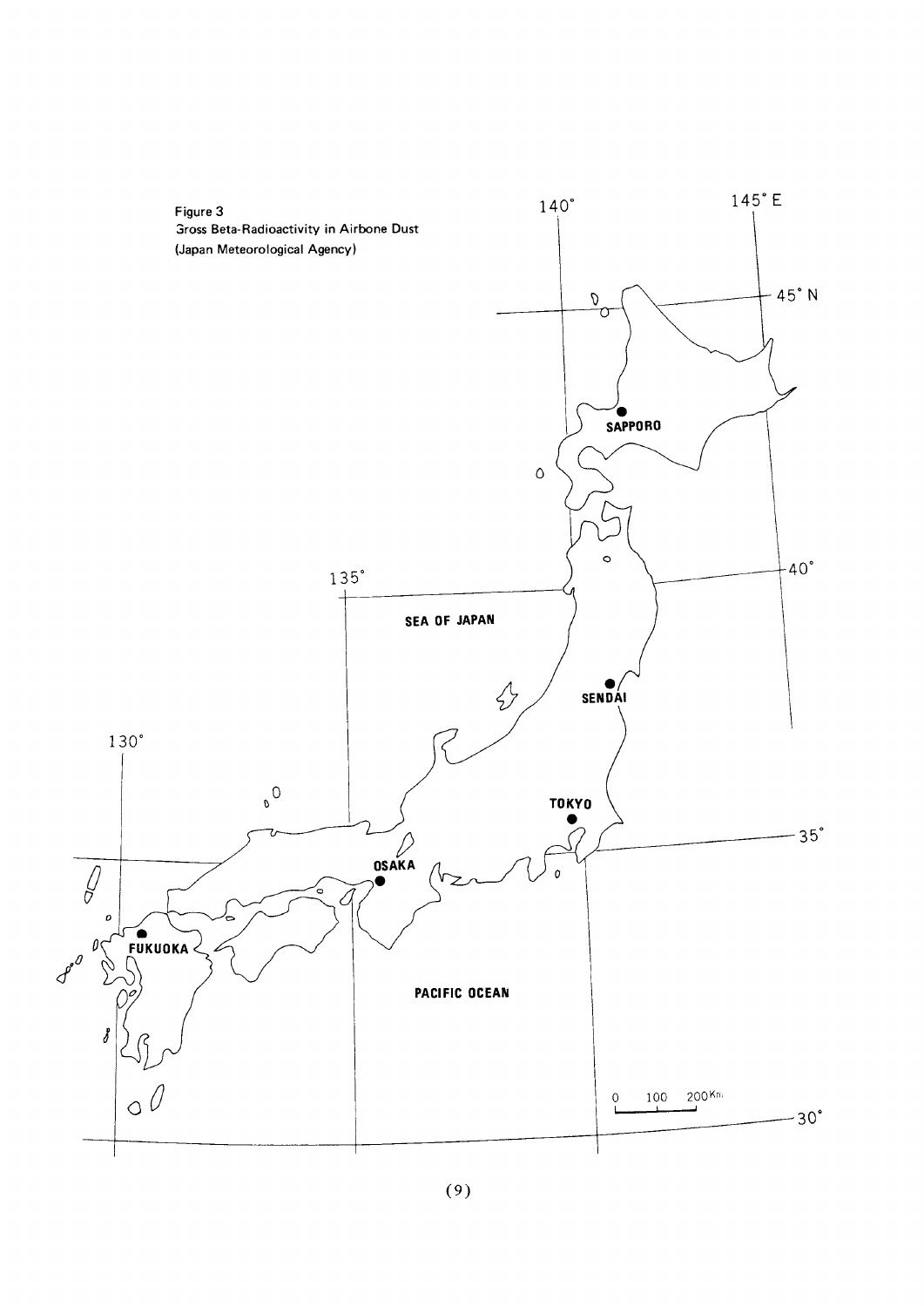|                   |                  |       |                       | Date of Sampling  |                  |       | Time<br>(WS) | Estimated Value after Sampling Stop*<br>72 hr ( $pCi/m^3$ ) | 5 hr $(pCi/m^3)$ |
|-------------------|------------------|-------|-----------------------|-------------------|------------------|-------|--------------|-------------------------------------------------------------|------------------|
| June              | 17th             | 10:30 | $\sim$                | June              | 19th             | 11:20 | 48.8         | 0.06                                                        | 0.4              |
| $^{\prime\prime}$ | 19th             | 11:40 | $\sim$                | $^{\prime}$       | 20th             | 10:00 | 22.3         | 0.09                                                        | 0.8              |
| $\cdots$          | 20th             | 10:00 | $\sim$                | $\cdot$           | 21st             | 10:00 | 24           | 0.07                                                        | 0.7              |
| $\bullet$         | 21st             | 10:00 | $\sim$                | $^{\prime\prime}$ | 22nd             | 10:00 | 24           | 0.07                                                        | 0.6              |
| $^{\prime\prime}$ | 22 <sub>nd</sub> | 10:00 | $\sim$                | $^{\prime\prime}$ | 23rd             | 10:00 | 24           | 0.07                                                        | 0.9              |
| $^{\prime\prime}$ | 23rd             | 10:00 | $\sim$                | $^{\prime\prime}$ | 24 <sub>th</sub> | 10:00 | 24           | 0.10                                                        | 0.6              |
| $^{\prime\prime}$ | 24 <sub>th</sub> | 10:00 | $\tilde{\phantom{a}}$ | $^{\prime\prime}$ | 25 <sub>th</sub> | 10:00 | 24           | 0.08                                                        | 0.7              |

Table 5. Gross Beta-Radioactivity in Airbone Dust (National Institute of Radiological Sciences)

\*Every estimated values are corresponding to the natural radioactivity

(3) Gross Beta-Radioactivity in Upper Air (Research and Development H.Q., Japan Defence Agency)

Since 1960, Research and Development H.Q., Japan Defense Agency has measured the betaactivity of dust in the lower layer of the stratosphere and tropopause using aircrafts as collectors.

The samples were taken over three areas of Japan using dust samplers attached under the aircraft wings.

An aircraft made a sampling flight at a selected altitude. The inlet shutter of a sampler was opened just after arrival at the altitude and closed at sampling stop just before dropping of its altitude. Sampling time is given about 60 minutes. Dust sampling was made through filter of the attached sampler.

| Table 6. Gross Beta-Radioactivity in Upper Air        |
|-------------------------------------------------------|
| (Research and Development H.Q., Japan Defence Agency) |

|                  |                          |                  | $Take - Off$             |                         | Model of                   |                                                       | Altitude        | Activity         |
|------------------|--------------------------|------------------|--------------------------|-------------------------|----------------------------|-------------------------------------------------------|-----------------|------------------|
| Area             | date                     |                  | time                     | Method                  | Plane                      | Flight Course                                         | (feet)          | $(pCi/m^3)$      |
|                  | Jun.                     | 18 <sub>th</sub> | $22:00 \sim$             | Under the<br>main plane | $F - 86F$                  | Tsuiki-Kumamoto-Nyutabaru-<br>Tsuiki                  | 34.000<br>~1000 | $0.84 \pm 0.12$  |
|                  | $\cdot$                  | 19 <sub>th</sub> | $3:01 \sim 3:36$         | $\bullet$               | $\bullet$                  | $\bullet$                                             | 35,000          | $1016 \pm 2$     |
|                  | $\overline{\phantom{a}}$ | $\cdot$          | $9:01 \sim 9:33$         | $\cdot$                 | $\mathbf{r}$               | Tsuiki-Kumamoto-Nobeoka-<br>Nakatsu-Tsuiki            | 30,000          | $1603 \pm 2$     |
| Western          | $\cdot$                  | $\bullet$        | $12:03 \sim 12:39$       | $\bullet$               | $\cdot$                    | Tsuiki-Kumamoto-Nyutabaru-Tsuiki                      | 30,000          | $5.18 \pm 0.4$   |
| Area<br>(Tsuiki) | $\cdot$                  | $\mathbf{r}$     | $17:00 \sim 19:33$       | $\bullet$               | $\bullet$                  | $\boldsymbol{\cdot}$                                  | 30,000          | $8.4 \pm 0.2$    |
|                  | $\mathbf{r}$             | 20th             | $10:00 \sim 11:00$       | $\bullet$               | $\mathcal{L}(\mathcal{E})$ | Tsuiki-Kumamoto-Miyazaki-<br>Kumamoto-Miyazaki-Tsuiki | 30.000          | $0.43 \pm 0.03$  |
|                  | $\mathbf{r}$             | $\cdot$          | $15:56 \sim 16:32$       | $\bullet$               | $\cdots$                   | Tsuiki-Kumamoto-Miyazaki-Tsuiki                       | 20,000          | $19.1 \pm 0.2$   |
|                  | $\cdot$                  | 22nd             | $10:25 \sim 11 \cdot 15$ | $\cdot$                 | $\cdots$                   | Tsuiki-Miho-Komatsu-Iruma                             | 25,000          | $0.13 \pm 0.02$  |
|                  | Jun.                     | 19th             | $3:10 \sim 3:40$         | Under the<br>main plane | $F - 86F$                  | Iruma-Oshima-Hamamatsu-Iruma                          | 36,000          | $0.14 \pm 0.07$  |
| Central          | $\cdot$                  | $\cdots$         | $20:00 \sim 20:30$       | $\cdots$                | $\bullet$                  | $\cdots$                                              | 30,000          | 2.1<br>± 0.7     |
| Area<br>(Iruma)  | $\bullet$                | $\cdots$         | $10:00 \sim 10:20$       | $\mathbf{r}$            | $\bullet$                  | Iruma-Sado-Wajima-Iruma                               | 30,000          | $25.3 \pm 0.3$   |
|                  | $\cdot$                  | 22 <sub>nd</sub> | $10:00 \sim 10:40$       | $\cdot$                 | $\cdot$ $\cdot$            | Iruma-Sado-Wajima-Iruma                               | 20,000          | $0.50 \pm 0.03$  |
|                  | $\cdots$                 | 24th             | $13:15 \sim 14:51$       | $\mathbf{r}$            | $\bullet$                  | Iruma-Maebashi-Kamo-Iruma                             | 20,000          | $1.28 \pm 0.03*$ |
| Northern<br>Area | Jun.                     | 19th             | $10:10 \sim 10:35$       | Under the<br>main plane | $F - 86F$                  | Misawa-Yokote-Niigata-Hyakuri                         | 35,000          | $63.8 \pm 0.5**$ |
| (Misawa)         | $\cdots$                 | 24th             | $13:09 \sim 14:30$       | $\cdot$                 | $^{\prime}$                | Misawa-Niiqata-Iruma                                  | 26,000          | $0.98 \pm 0.03$  |
|                  | *                        | Regular          | $***$                    | Yokote $\sim$ Niigata   | (10)                       |                                                       |                 |                  |

 $(10)$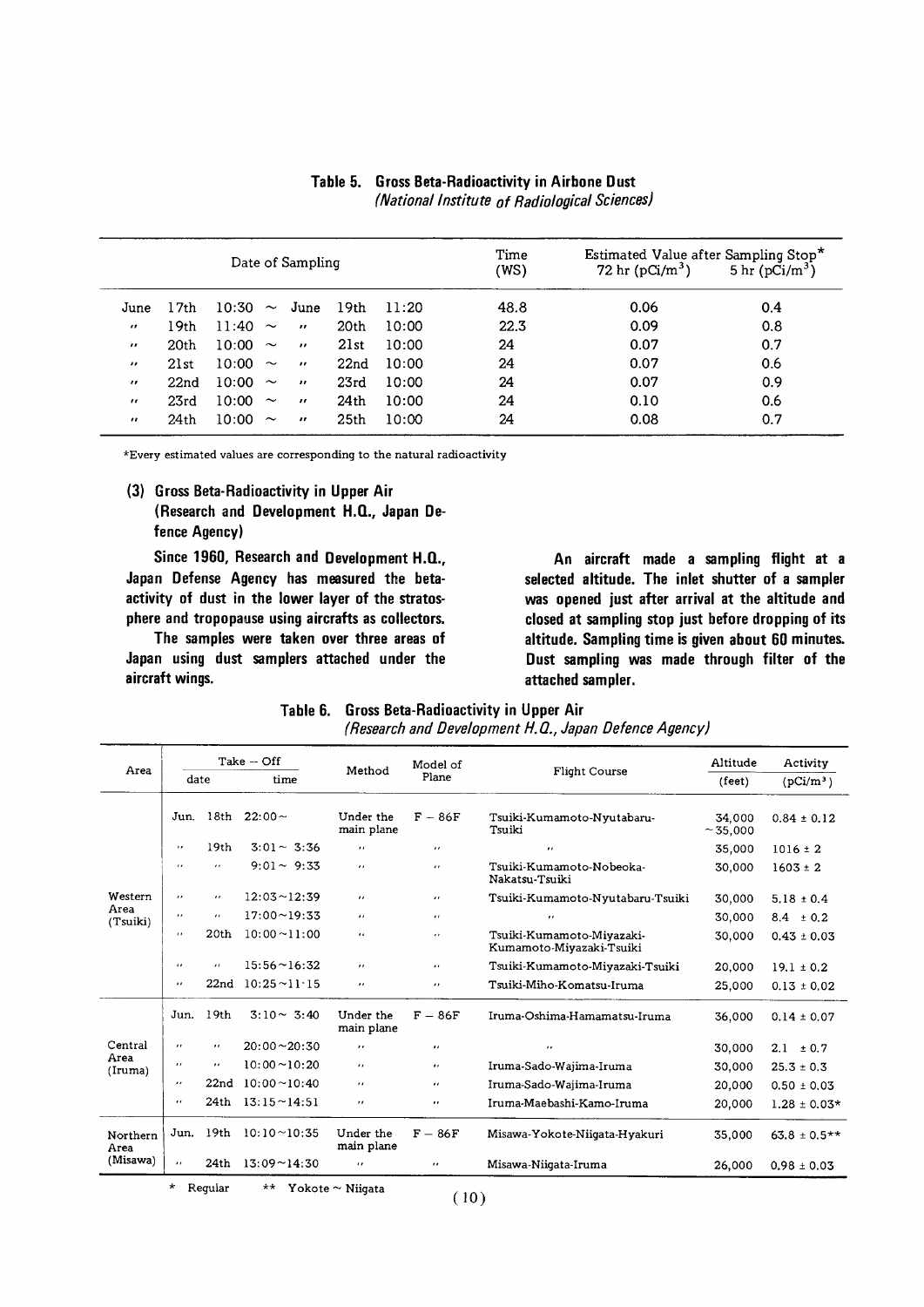#### (4) Monitoring Post

(Meteorological Institues and Laboratories) (Meteorological Agency)

Most of the monitoring posts in Meteorological Agency (Asahikawa, Wajima) and in 18 prefectures showed the same as normal value, except

four sites (Yamaguchi, Ishikawa, Shimane, Saga) which did a little high as follows.

### Table 7. Counting rate obtained with the monitoring posts  $-$  June 20th to 23th 1973 **June 20th to 20th 1973**<br>(Meteorological Agency) (Prefectural Institutes and Laboratories)

| <b>Station</b> |                                         | Normal Value | Highest Value |
|----------------|-----------------------------------------|--------------|---------------|
| Asahikawa      | Japan Meteorological Agency             | 14 CPS       | 19 CPS        |
| Wajima         | $^{\prime}$                             | 14 CPS       | 16 CPS        |
| Yamaquchi      | Prefectural Institutes and Laboratories | 21 CPS       | 34 CPS        |
| Ishikawa       | $^{\prime\prime}$                       | 15 CPS       | 20 CPS        |
| Shimane        | $^{\prime\prime}$                       | 15 CPS       | 21 CPS        |
| Saga           | $^{\prime}$                             | 12 CPS       | 19 CPS        |

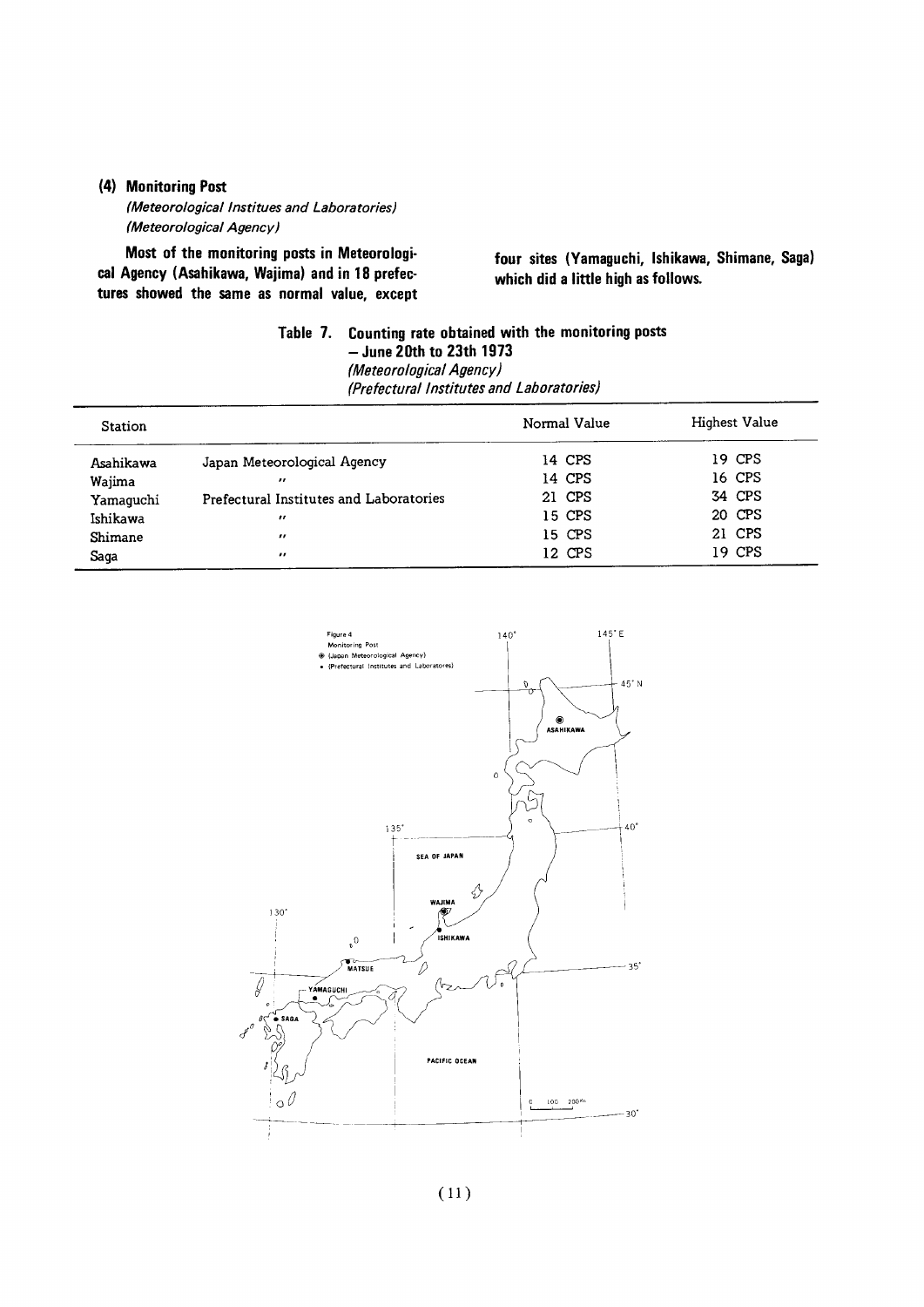#### (5) Nuclides Analysis

(a) Particles in the Upper Atmosphere

The results of tests undertaken at the Self-Defence Agency Technical Research Headquarters on 19 June on upper atmospheric particles collected at 30,000 feet in the western region analysed by a gamma ray spectrometer using a Ge (Li) semi-conductor instrument are shown in Figure (attached as Annex).

(b) Fallout in Rain and Dust

Rainwater and dust collected on 19 June was subjected to Na I (TI) scintillation gamma ray spectrometer analysis at the Niigata Prefectural Pollution and Sanitation Research Laboratory. The results showed that this nuclear test had dispersed <sup>239</sup>NP. <sup>99</sup>MO-99TC.

(c) Measurement of Radioactive lodine in **Milk** 

Hokkaido National Agricultural Experiment Station (Sapporo), National Institute of Animal Industry (Chiba), Kyushu Agricultural Experiment Station (Kumamoto), National Institute of Radiological Sciences, and 14 prefectural sanitation research laboratories (pollution research laboratories) conducted tests for radioactive iodine in milk from the time of the nuclear test every day for the duration of the radioactivity surveillance period. the analysis was done in a gamma ray spectrometer Na I (TI) scintillation instrument but no especially significant levels were recorded.

The following are the results of the investigations.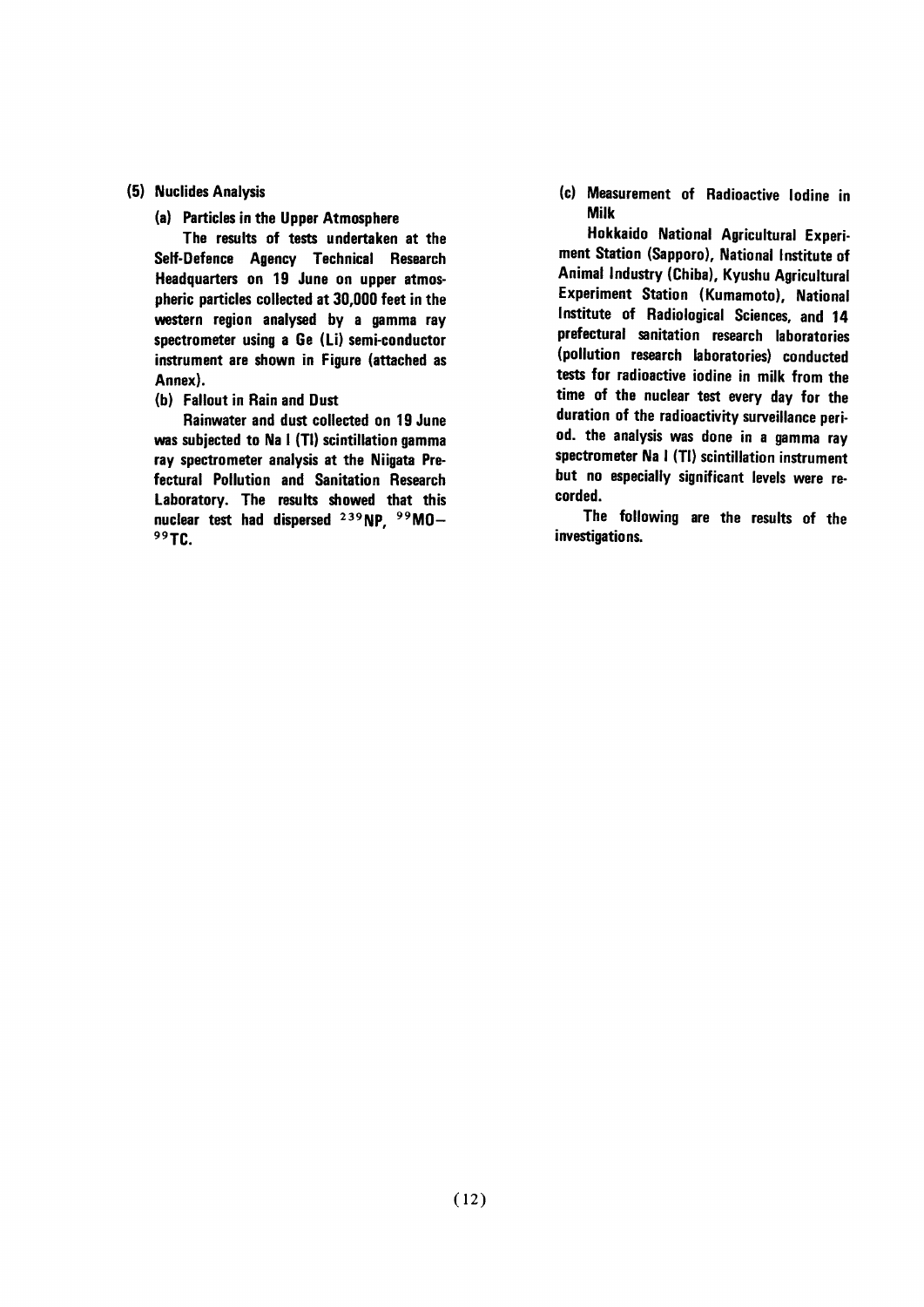

Figure 5 Gross Beta-Radioactivity in per Air

 $(13)$ 

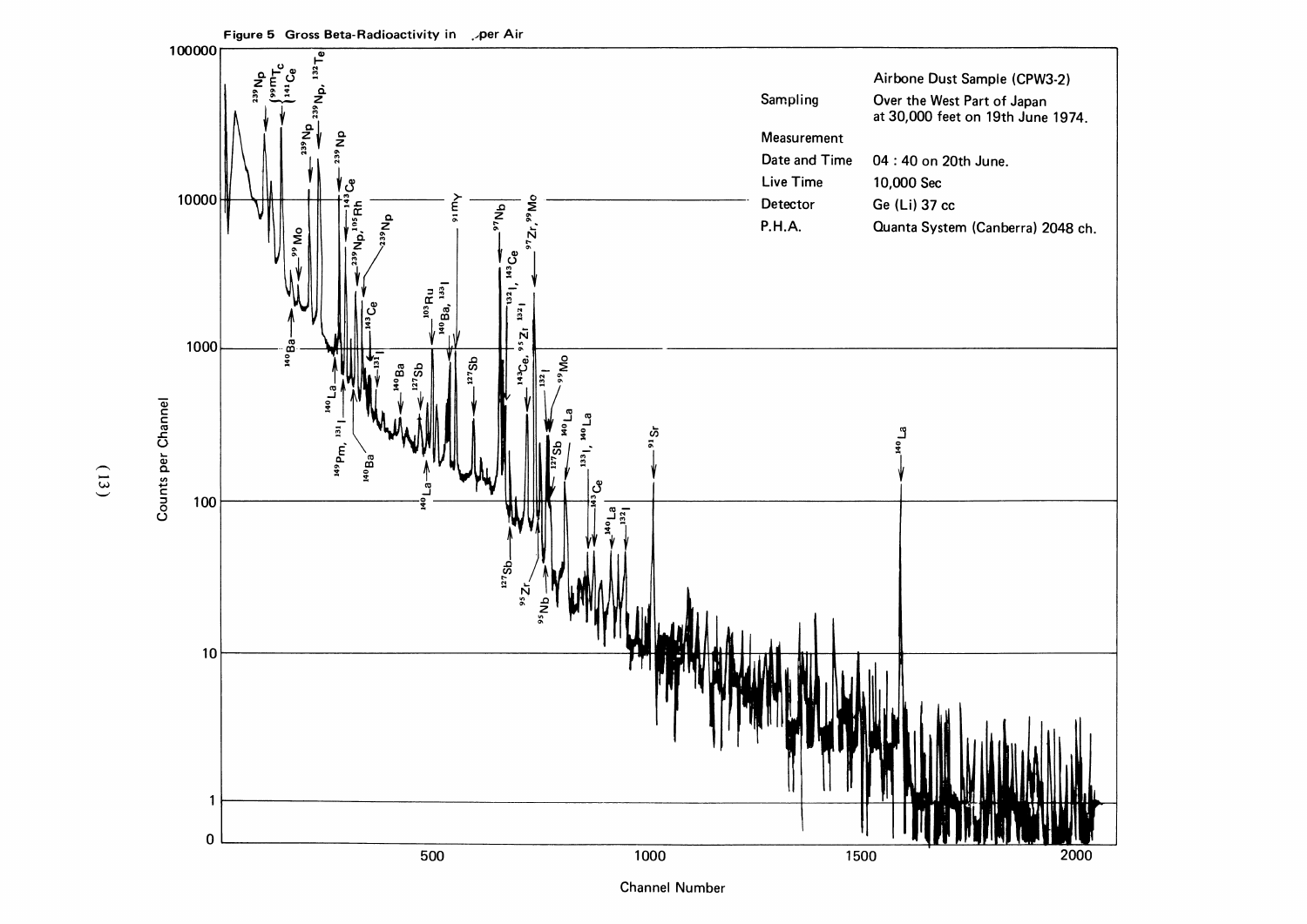#### Table 8. lodine-131 in Milk

(Hokkaido National Agricultural Experiment Station) (National Institute of Animal Industry) (Kyushu Agricultural Experiment Station)

| Date of Sampling<br>Determination Agency                              | June<br>18th<br>09:00 | 19th<br>09:00 | 20th<br>09:00 | 21st<br>09:00 | 17:00       | 22 <sub>nd</sub><br>09:00 | 23rd<br>09:00 | 24th<br>09:00 | 25 <sub>th</sub><br>09:00 |
|-----------------------------------------------------------------------|-----------------------|---------------|---------------|---------------|-------------|---------------------------|---------------|---------------|---------------------------|
| Hokkaido National Agricultural<br><b>Experiment Station (Sapporo)</b> |                       |               |               | $\ddot{}$     | $\ddotmark$ | $\ddot{}$                 |               |               |                           |
| National Institute of Animal<br>Industry (Chiba)                      |                       |               |               |               |             |                           |               |               |                           |
| Kyushu Agricultural Experiment<br>Station (Kumamoto)                  |                       |               |               | $\ddot{}$     |             | $\ddot{}$                 | $\ddot{}$     |               |                           |

#### 5. The Microbarographic Disturbances and Upper Atmospheric Weather Chart

(1) The Microbarographic Disturbances and Upper Atmospheric Weather Chart

Slight abnormal microbarographic disturbance which was caused by the nuclear test was observed at several stations in Japan as follows.

Slight abnormal microbarographic disturbance could not be confirmed in every point of observation.

|              | Station           | Time<br>(G.M.T.)  | Amplitude<br>(mb) | Period<br>(min) | Duration<br>(min) |
|--------------|-------------------|-------------------|-------------------|-----------------|-------------------|
| Wakkanai     | $(N4525$ E141 41) | being unknown     |                   |                 |                   |
| Kushiro      | (N42 59 E144 24)  | $^{\prime\prime}$ |                   |                 |                   |
| Akita        | (N3943 E140 06)   | $^{\prime\prime}$ |                   |                 |                   |
| Wajima       | (N37 23 E136 54)  | $^{\prime\prime}$ |                   |                 |                   |
| Tokyo        | $(N3541$ E139 46) | $^{\prime\prime}$ |                   |                 |                   |
| Yonago       | (N35 26 E133 21)  | $^{\prime\prime}$ |                   |                 |                   |
| Murotomisaki | (N33 15 E134 11)  | $\cdot$           |                   |                 |                   |
| Kagoshima    | (N 31 34 E130 33) | $^{\prime\prime}$ |                   |                 |                   |

#### Table 8. The Microbarographic Disturbances (Japan Meteorological Agency)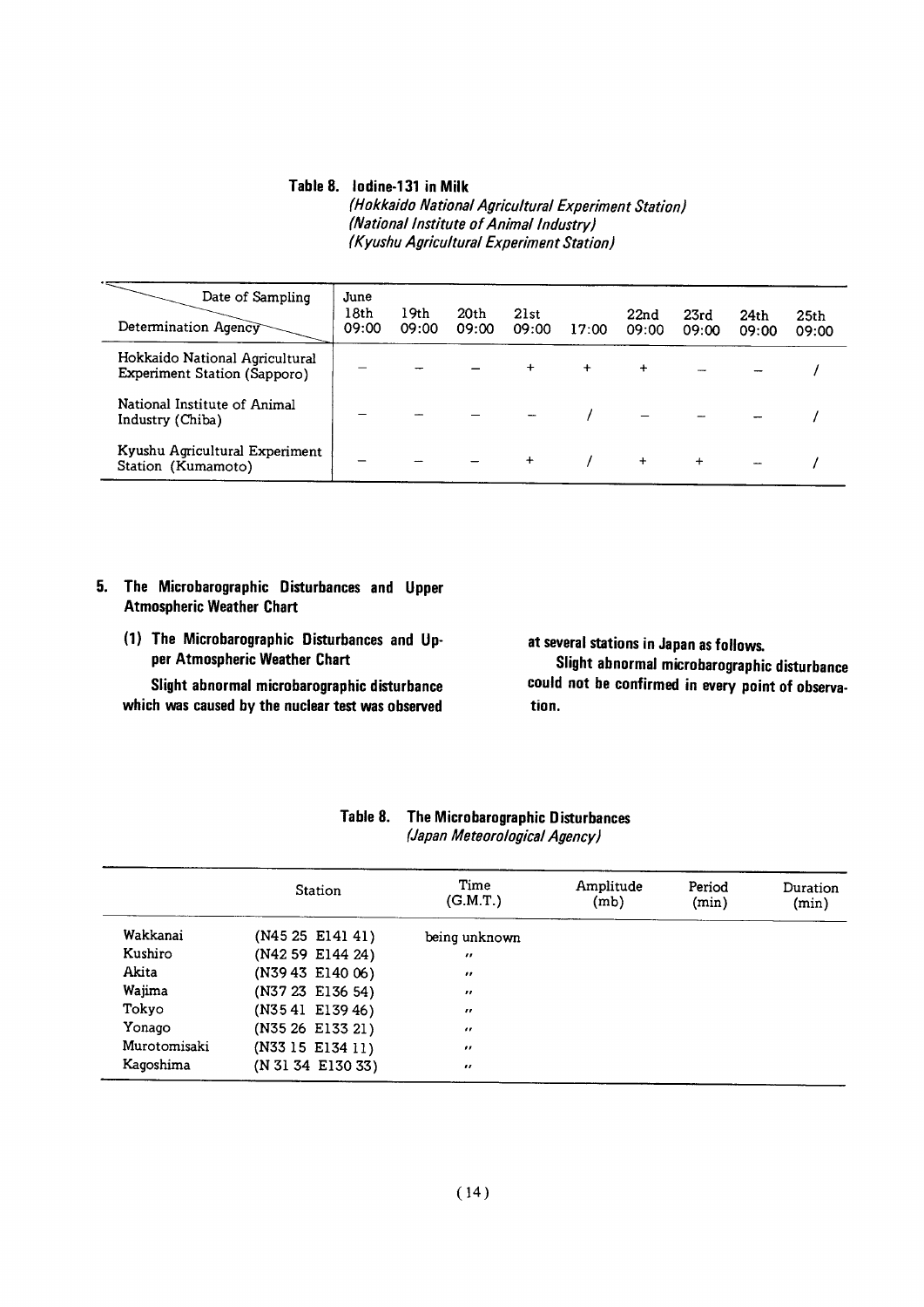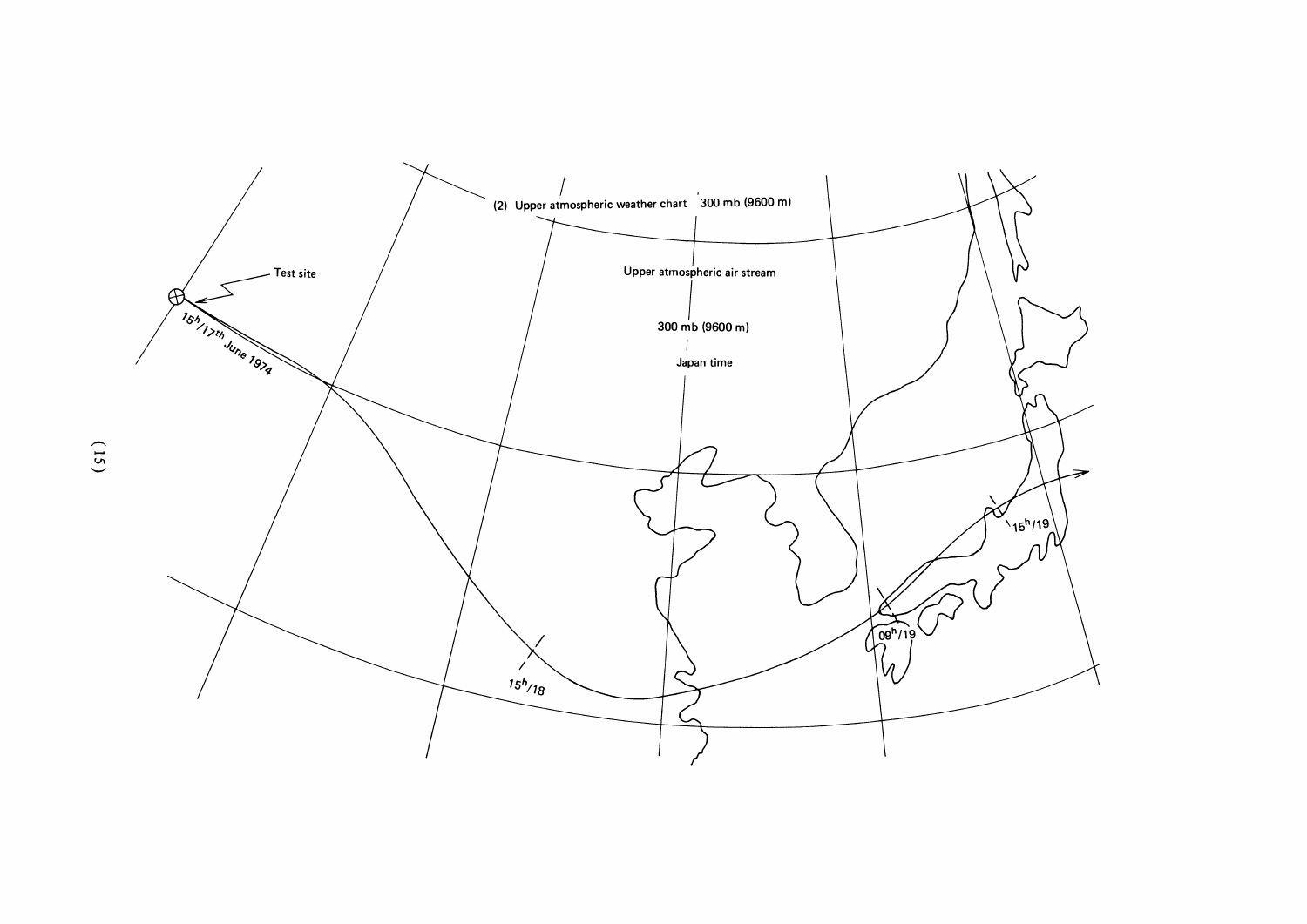

 $(91)$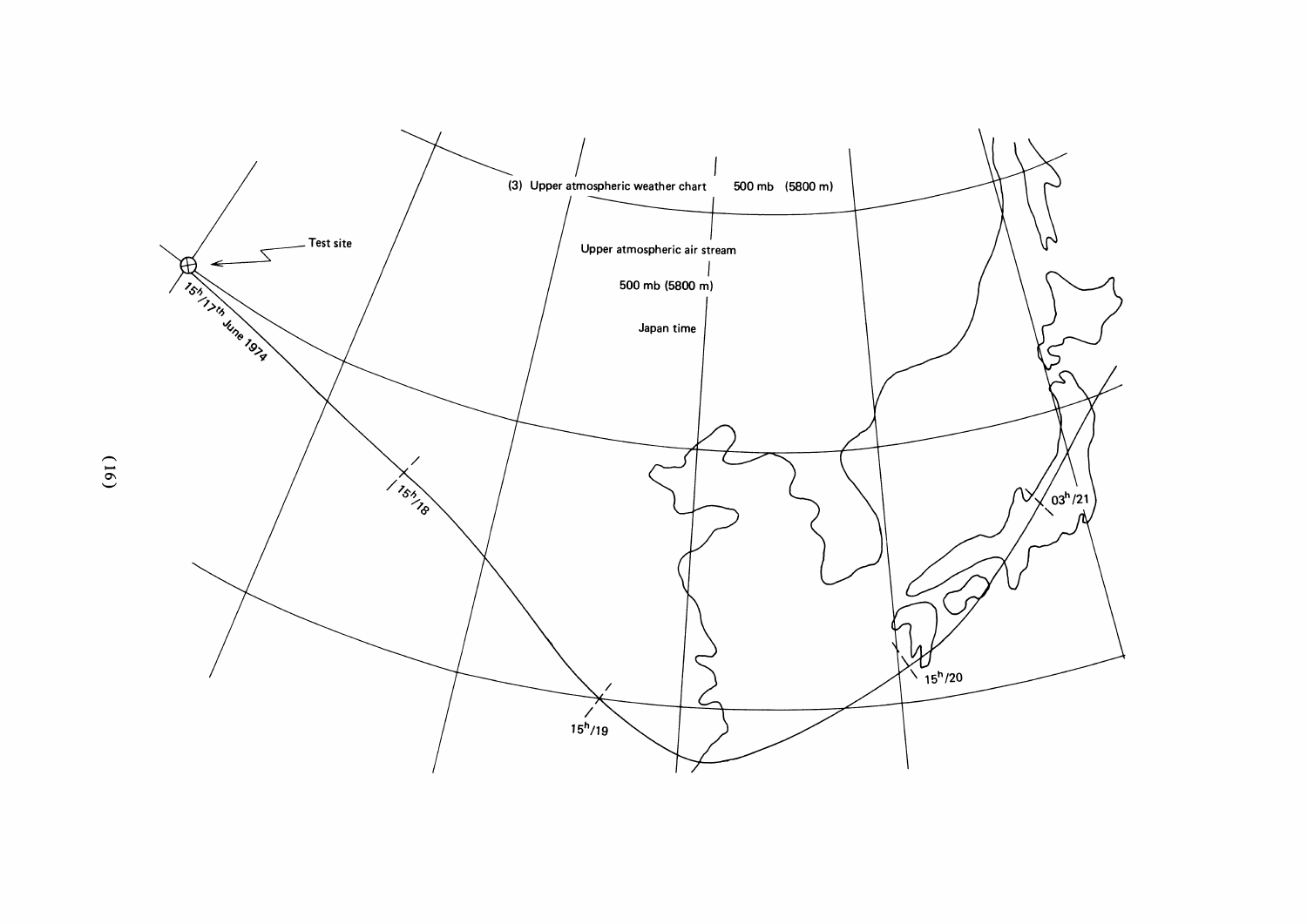#### 6.Chinese Nuclear Test and Their Effects Upon Japan

#### **The First Test**

China announced its first atomic bomb test in the Western region was successful. The U.S. Atomic Energy Commission announced that the Chinese nuclear test used uranium 235.

- (a) Date Test was Conducted: 16 Oct. 1964
- (b) Scale of Test: Small scale (TNT powder, in the order of tens of kilotons)
- (c) Place Test was Conducted: Around Lake Lop Nor
- (d) Effects on Japan:

|                                                     | Date First<br><b>Effects</b><br>Became Apparent |             | Highest Figure                              |
|-----------------------------------------------------|-------------------------------------------------|-------------|---------------------------------------------|
| Objects for study                                   |                                                 | Date        | Figure obtained                             |
| Gross Beta-Radioactivity in Upper Air               | 19 Oct. 1964                                    | 20 Oct. '64 | 762 picocurie/cubic meter<br>(Western part) |
| Gross Beta-Radioactivity in Rain and<br>Dry Fallout | 20 Oct 1964                                     | 23 Oct. '64 | 200 millicurie/square kilo meter/<br>dav    |
| Gross Beta-Radioactivity in Airbone<br>Dust         | 19 Oct. 1964                                    | 22 Oct. '64 | picocurie/cubic meter<br>38<br>(Fukuoka)    |

#### **The Second Test**

China announced "a nuclear expInsion was carried out over the western district". The test was thought to be an airdrop test using uranium 235.

- (a) Date Test was Conducted: 14 May, 1965
- (b) Scale of Test: Small scale (TNT powder, in the order of tens of kilotons)
- (c) Place Test was Conducted Around Lake Lop Nor
- (d) Effects on Japan:

|                                                     | Date First<br><b>Effects</b><br>Became Apparent |            | Highest Figure                              |
|-----------------------------------------------------|-------------------------------------------------|------------|---------------------------------------------|
| Objects for study                                   |                                                 | Date       | Figure obtained                             |
| Gross Beta-Radioactivity in Upper Air               | 17 May 1965                                     | 18 May '65 | 941 picocurie/cubic meter<br>(Central part) |
| Gross Beta-Radioactivity in Rain and<br>Dry Fallout | 20 May 1965                                     | 21 May '65 | 430 millicurie/square kilo meter/<br>dav    |
| Gross Beta-Radioactivity in Airbone<br>Dust         | 20 May 1965                                     | 21 May '65 | picocurie/cubic meter (Osaka)<br>28.        |

#### The Third Test

China announced "an explosion containing thermo-nuclear materials" It was understood that the test was aimed at the development of a hydrogen bomb (nuclear fusion).

- (a) Date Test was Conducted: 9 May 1966
- (b) Scale of Test: Small-medium range (TNT powder, 20-200 kilotons)
- (c) Place Test was Conducted: Around Lop Nor
- (d) Effects on Japan: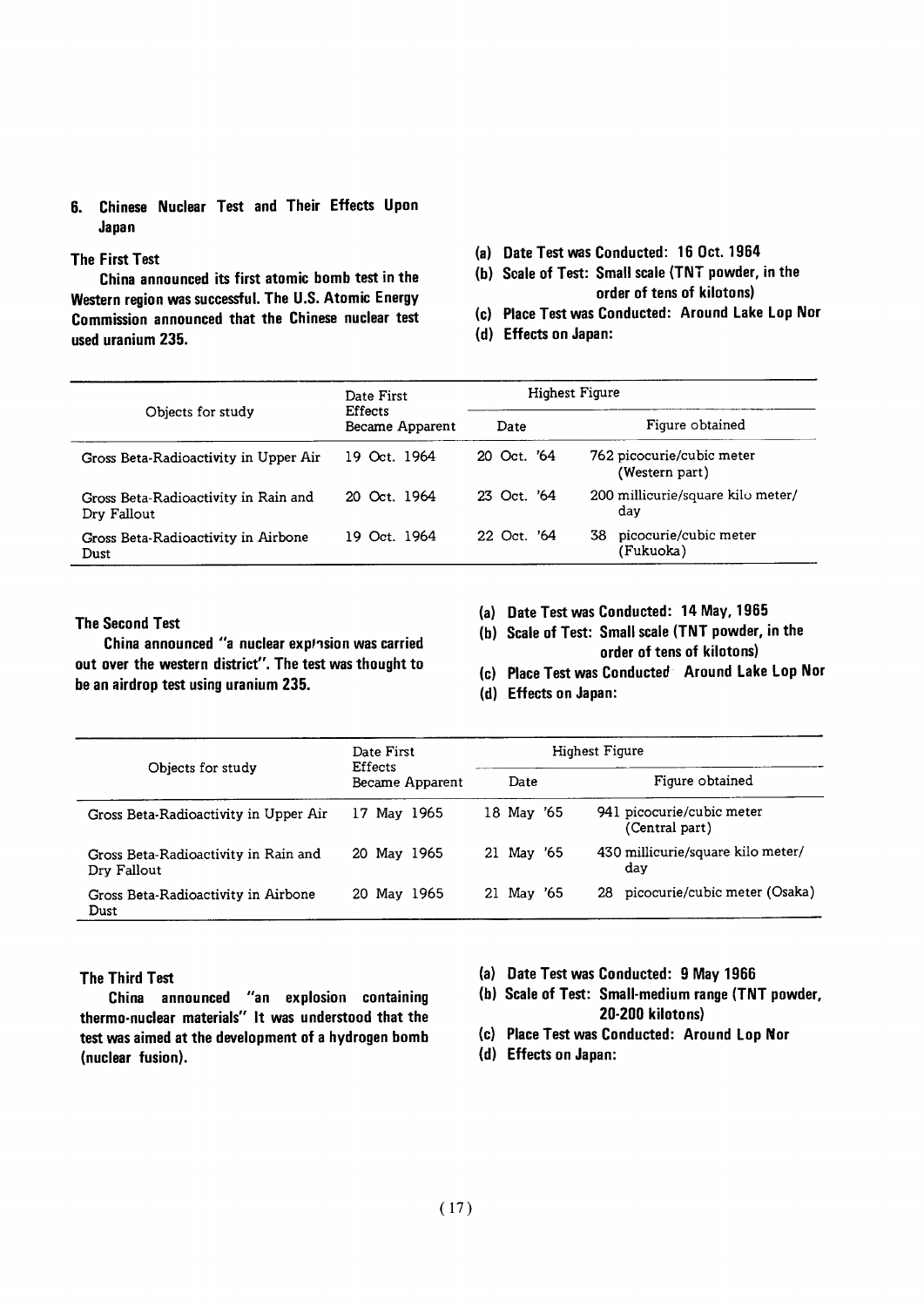| Objects for study                                   | Date First<br><b>Effects</b><br>Became Apparent |             | Highest Figure                                    |
|-----------------------------------------------------|-------------------------------------------------|-------------|---------------------------------------------------|
|                                                     |                                                 | Date        | Figure obtained                                   |
| Gross Beta-Radioactivity in Upper Air               |                                                 | 25 May 1966 | 240 picocurie/cubic meter<br>(Western part)       |
| Gross Beta-Radioactivity in Rain and<br>Dry Fallout | 11 May 1966                                     | 11 May 1966 | 930 millicurie/square kilo meter/<br>day (Sendai) |
| Gross Beta-Radioactivity in Airbone<br>Dust         |                                                 | 13 May 1966 | 36 picocurie/cubic meter (Osaka)                  |

#### The 4th Test

China announced "the test of a guided missile nuclear weapon was successful and the nuclear warhead hit the target accurately".

- (a) Date Test was Conducted: 27 Oct. 1966
- (b) Scale of Test: Small scale (TNT powder, 20-30 kilo tons)
- (c) Place Test was Conducted: Around Lake Lop Nor
- (d) Effects on Japan:

| Objects for study                                   | Date First<br><b>Effects</b><br>Became Apparent |            | <b>Highest Figure</b>                             |
|-----------------------------------------------------|-------------------------------------------------|------------|---------------------------------------------------|
|                                                     |                                                 | Date       | Figure obtained                                   |
| Gross Beta-Radioactivity in Upper Air               |                                                 | 5 Nov. '66 | 6.1 picocurie/cubic meter<br>(Western part)       |
| Gross Beta-Radioactivity in Rain and<br>Dry Fallout | 1 Nov. 1966                                     | 5 Nov. '66 | 42.3 millicurie/square kilo meter/<br>day (Akita) |
| Gross Beta-Radioactivity in Airbone<br>Dust         | 20 Nov. 1966                                    | 2 Nov. '66 | 20.0 picocurie/cubic meter<br>(Tokyo)             |

#### The 5th Test

U.S. Atomic Energy Commission announced that it detected uranium 238 from the explosion which was of several hundreds tons. The test was seen as the first step towards a hydrogen bomb.

- (a) Date Test was Conducted: 28 Dec. 1966
- (b) Scale of Test: Medium scale (TNT powder, 200-300 kilotons)
- (c) Place Test was Conducted: Around Lake Lop Nor
- (d) Effects on Japan:

| Objects for study                                   | Date First<br><b>Effects</b><br>Became Apparent | Highest Figure |                                                   |
|-----------------------------------------------------|-------------------------------------------------|----------------|---------------------------------------------------|
|                                                     |                                                 | Date           | Figure obtained                                   |
| Gross Beta-Radioactivity in Upper Air               | 20 Dec. 1966                                    | 30 Dec. '66    | 9693 picocurie/cubic meter<br>(Central part)      |
| Gross Beta-Radioactivity in Rain and<br>Dry Fallout | $\bullet$                                       | 30 Dec. '66    | 5600 millicurie/square kilo<br>meter/day (Wajima) |
| Gross Beta-Radioactivity in Airbone<br>Dust         | ,,                                              | 31 Dec. '66    | 150 picocurie/cubic meter<br>(Fukuoka)            |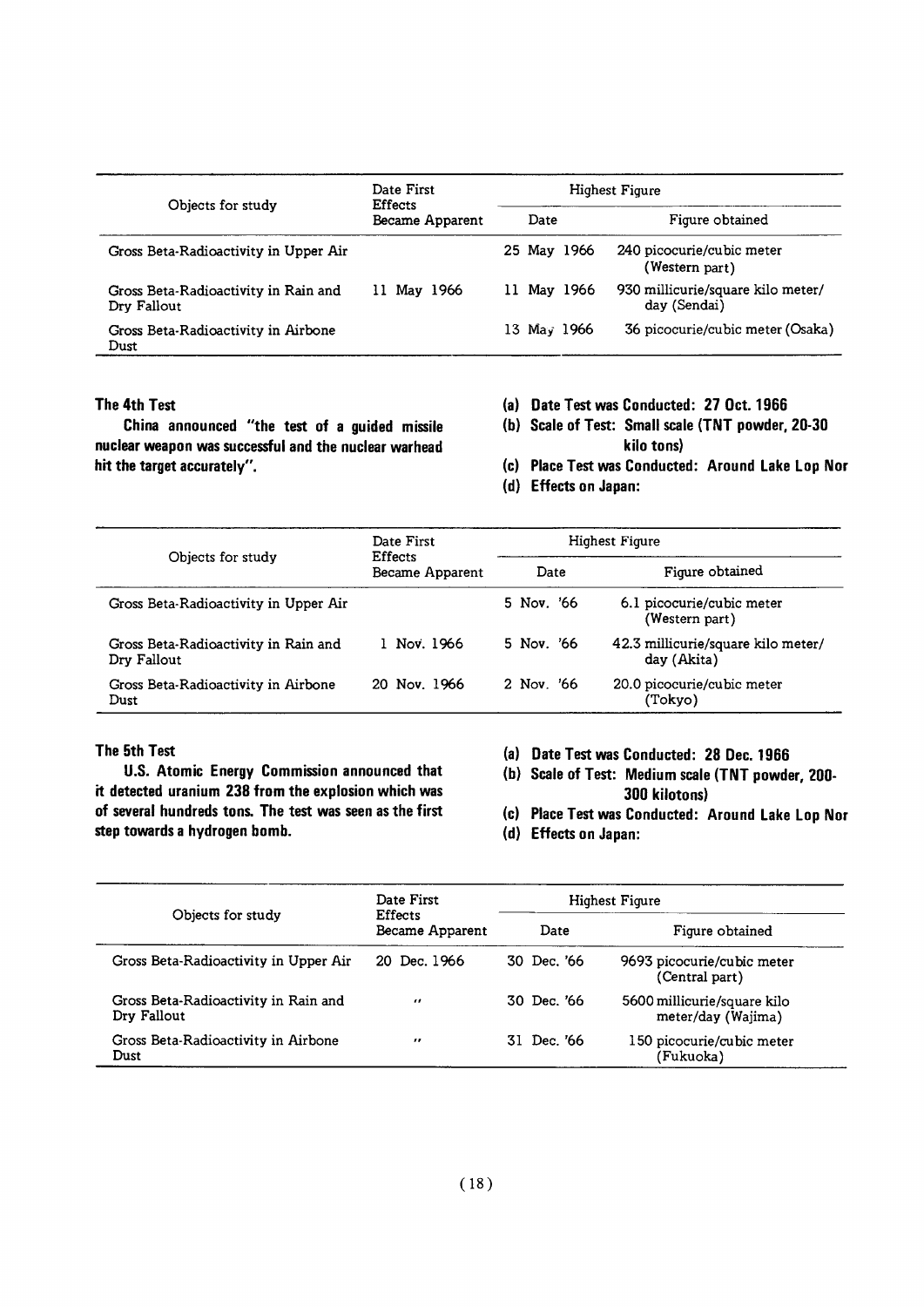#### The 6th Test

China announced "the test of a hydrogen bomb over the western district was successful". U.S.A.E.C. stated that it was a test of a hydrogen bomb with a scale of several megatons.

- (a) Date Test was Conducted: 17 June 1967
- (b) Scale of Test: Large scale (TNT powder, several megatons)
- (c) Place Test was Conducted: Around Lake Lop Nor
- (d) Effects on Japan:

| Objects for study                                   | Date First<br><b>Effects</b><br>Became Apparent | Highest Figure                     |                                                        |
|-----------------------------------------------------|-------------------------------------------------|------------------------------------|--------------------------------------------------------|
|                                                     |                                                 | Date                               | Figure obtained                                        |
| Gross Beta-Radioactivity in Upper Air               | 18 June 1967                                    | 18 Une 1967                        | 580 picocurie/cubic meter<br>(Western part)            |
| Gross Beta-Radioactivity in Rain and<br>Dry Fallout | $\bullet$                                       | 23 June 1967                       | 5.5 millicurie/square kilo meter/<br>day (Cape Muroto) |
| Gross Beta-Radioactivity in Airbone<br>Dust         | $^{\prime\prime}$                               | $\overline{\iota}$ June 1967<br>22 | 1.2 picocurie/cubic meter (Osaka<br>and Fukuoka)       |

#### The 7th Test

U.S.A.E.C. announced that it detected the 7th Chinese nuclear test in the upper atmospheric layer over the western part of China, and declared that the explosion was small.

- (a) Date Test was Conducted: 24 Dec. 1967
- (b) Scale of Test: Small scale (TNT powder, less than 20 kilotons)
- (c) Place Test was Conducted: Around Lake Lop Nor
- (d) Effects on Japan:

| Objects for study                                   | Date First<br>Effects<br>Became Apparent |              | Highest Figure                                                                       |
|-----------------------------------------------------|------------------------------------------|--------------|--------------------------------------------------------------------------------------|
|                                                     |                                          | Date         | Figure obtained                                                                      |
| Gross Beta-Radioactivity in Upper Air               |                                          | 25 Dec. 1967 | 17960 picocurie/cubic meter<br>(Over Central part at an<br>altitude of 12000 meters) |
| Gross Beta-Radioactivity in Rain and<br>Dry Fallout | 25 Dec. 1967                             | 29 Dec. 1967 | 22 millicurie/square kilo meter/<br>day (Wajima)                                     |
| Gross Beta-Radioactivity in Airbone<br>Dust         |                                          | 25 Dec. 1967 | 1.6 picocurie/cubic meter<br>(Fukuoka)                                               |

#### The 8th Test

China announced "the test of a new hydrogen bomb conducted on 27 December was successful". U.S.A.E.C. stated that China carried out its 8th nuclear test on 27 December.

- (a) Date Test was Conducted: 27 Dec. 1968
- (b) Scale of Test: TNT powder, about 3 megatons
- (c) Place Test was Conducted: Around Lake Lop Nor
- (d) Effects on Japan:

Radioactivity of 400-750 picocurie/cubic meter in the floating dust at an altitude of 10,000 meters between Hachinohe and Matsushima was determined on 28 December, however, the rainout and supended dust at ground level readings were at normal levels and virtually no effects on the ground would be determined.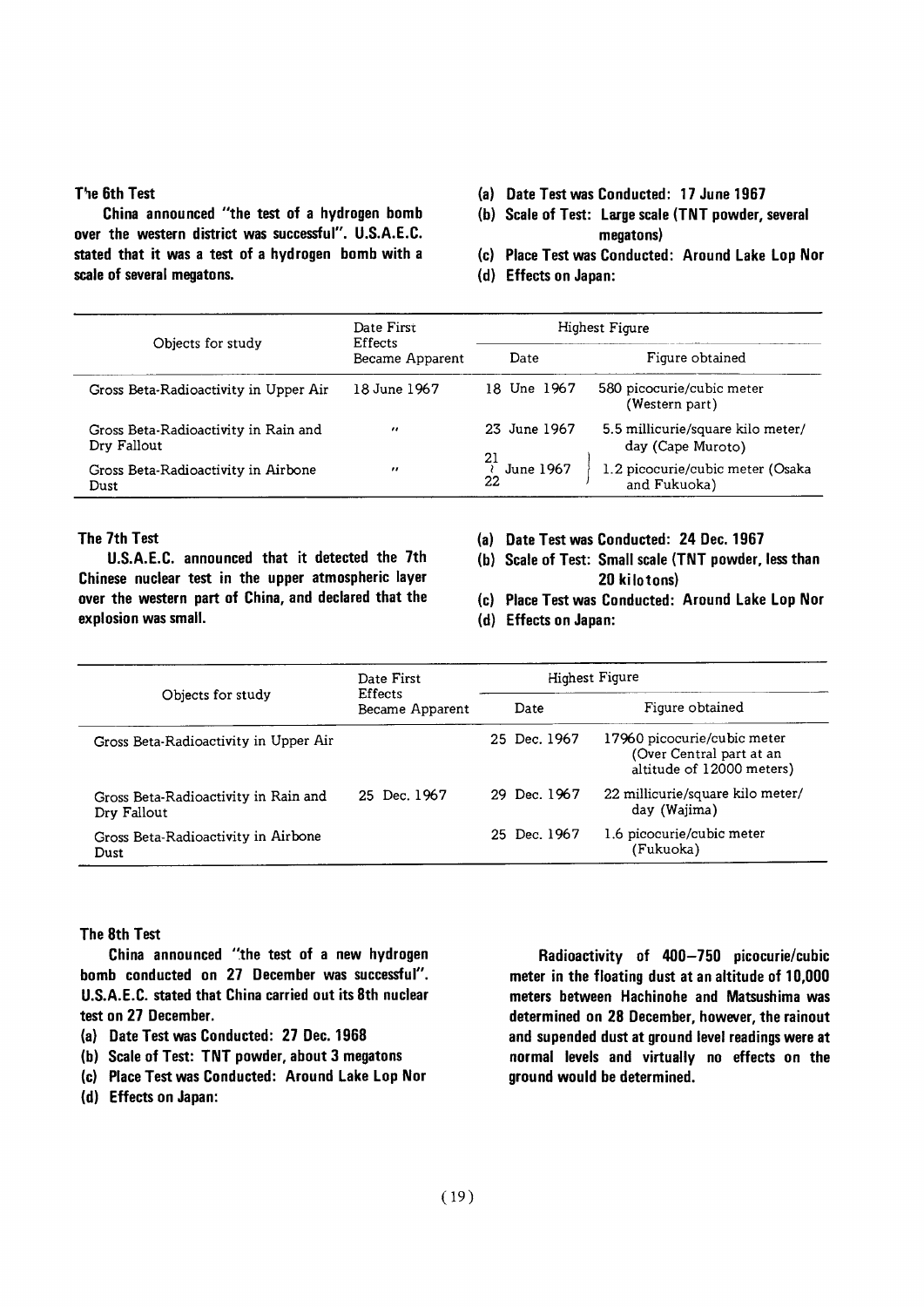#### The 9th Test

Radio Peking announced on 4 Oct. 1969: "China conducted its first underground nuclear test on 23 September".

- (a) Date Test was Conducted: 23 Sept. 1969
- (b) Scale of Test: Not known
- (c) Place Test was Conducted: Thought to be in vicinity of Lake Lop Nor
- (d) Effects on Japan:

There was no effects at all due to the fact that the test was carried out underground.

#### The 10th Test

U.S.A.E.C. announced that it detected a Chinese nuclear test early in the morning of 29 September 1969. According to Radio Peking, on 4 October: "China tested a newly hydrogen bomb successfully on 29 September over the western districts".

- (a) Date Test was Conducted: 29 Sept. 1969
- (b) Scale of Test: TNT powder, around 3 megatons
- (c) Place Test was Conducted: At a comparitively low

atmospheric level over

- the Lake Lop Nor area
- (d) Effects on Japan:

| Objects for study                     | Date First<br><b>Effects</b><br>Became Apparent | Highest Figure |                                                                                         |
|---------------------------------------|-------------------------------------------------|----------------|-----------------------------------------------------------------------------------------|
|                                       |                                                 | Date           | Figure obtained                                                                         |
| Gross Beta-Radioactivity in Upper Air | 1 Oct. 1969                                     | 1 Oct. '69     | 55 picocurie/cubic meter (At an<br>altitude of 10,000 meters over<br>northern district) |

The 11th Test

U.S.A.E.C. announced that china seemed to have conducted an atomospheric nuclear explosion around 4:30 p.m. (Japan time) on 14 Oct. 1970 and the strength was estimated at 3 megatones.

- (a) Date Test was Conducted: 14 Oct. 1970
- (b) Scale of Test: 3 megatons
- (c) Place Test was Conducted: Lop Nor
- (d) Effects on Japan:

| Objects for study                     | Date First<br>Effect<br>Became Apparent |              | Highest Figure                                                                          |
|---------------------------------------|-----------------------------------------|--------------|-----------------------------------------------------------------------------------------|
|                                       |                                         | Date         | Figure obtained                                                                         |
| Gross Beta-Radioactivity in Upper Air | 15 Oct. 1970                            | 15 Oct. 1970 | 31 picocurie/cubic meter (At an<br>altitude of 12,000 meters over<br>northern district) |

#### The 12th Test

U.S.A.E.C. announced that China conducted nuclear test with the power equivalent to 20 kilotons of TNT in atmosphere over Lop Nor in the western district.

- (a) Date Test was Conducted: 18 Nov. 1971
- (b) Scale of Test: TNT powder 20 kilotons
- (c) Place Test was Conducted: Around Lop Nor
- (d) Effects on Japan: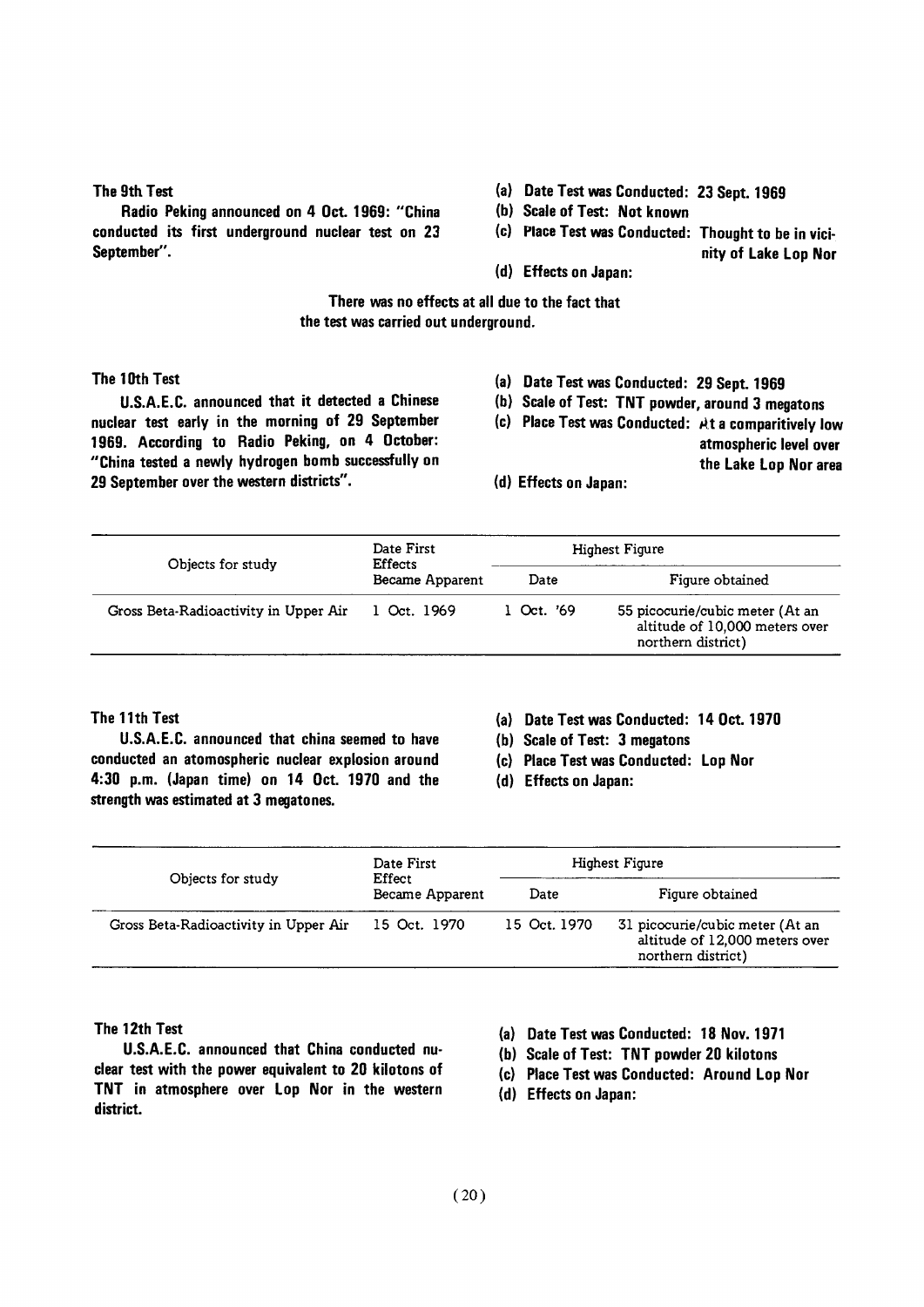| Objects for study                                   | Date First<br>Effect<br>Became Apparent | Highest Figure |                                                   |
|-----------------------------------------------------|-----------------------------------------|----------------|---------------------------------------------------|
|                                                     |                                         | Date           | Figure obtained                                   |
| Gross Beta-Radioactivity in Rain and<br>Dry Fallout | 23 Nov. 1971                            | 23 Nov. '71    | 94 millicurie/square kilo meter/<br>day (Fukuoka) |
| Gross Beta-Radioactivity in Upper Air               | 23 Nov. 1971                            | 27 Nov. '71    | 12 picocurie/cubic meter<br>(Fukuoka)             |

#### The 13th Test

U.S.A.E.C. announced that China carried out a nuclear explosion test of a small scale under 20 kilotons in the atmosphere at the experimental station at Lop Nor in the western district.

- (a) Date Test was Conducted: 7 Jan. 1972
- (b) Scale of Test: Small (under 20 kilotons of TNT)
- (c) Place Test was Conducted: Lop Nor Experimental

**Station** 

- (d) Effects on Japan:
- Highest Figure Date First Objects for study Effects Figure obtained Became Apparent Date Gross Beta-Radioactivity in Upper Air 10 Jan. 1972 10 Jan. 1972 300 picocurie/cubic meter (At an altitude of 5,600 meters over Central District) Gross Beta-Radioactivity in Rain and 10 Jan. 1972 11 Jan. 1972 774 millicurie/square kilo meter/ day (Sendai)

#### The 14th Test

U.S.A.E.C. announced that China carried out an atomic bomb test esplosion of the estimated scale ranging from 20 to 200 kilotons at the Atomic Power Experimental station in Lop Nor at 3:00 p.m. (Japan Time) on 18 March 1972.

- (a) Date Test was Conducted: 18 March 1972
- (h) Scale of Test: 20-200 kilotons
- (c) Place Test was Conducted: Lop Nor
- (d) Effects on Japan:

| Objects for study                     | Date First<br><b>Effects</b><br>Became Apparent | Highest Figure |                                                                                            |
|---------------------------------------|-------------------------------------------------|----------------|--------------------------------------------------------------------------------------------|
|                                       |                                                 | Date           | Figure obtained                                                                            |
| Gross Beta-Radioactivity in Upper Air | 19 March 1972                                   | 19 March 1972  | 1030 picocurie/cubic meter<br>(At an altitude of 11,600<br>meter over Nothern<br>District) |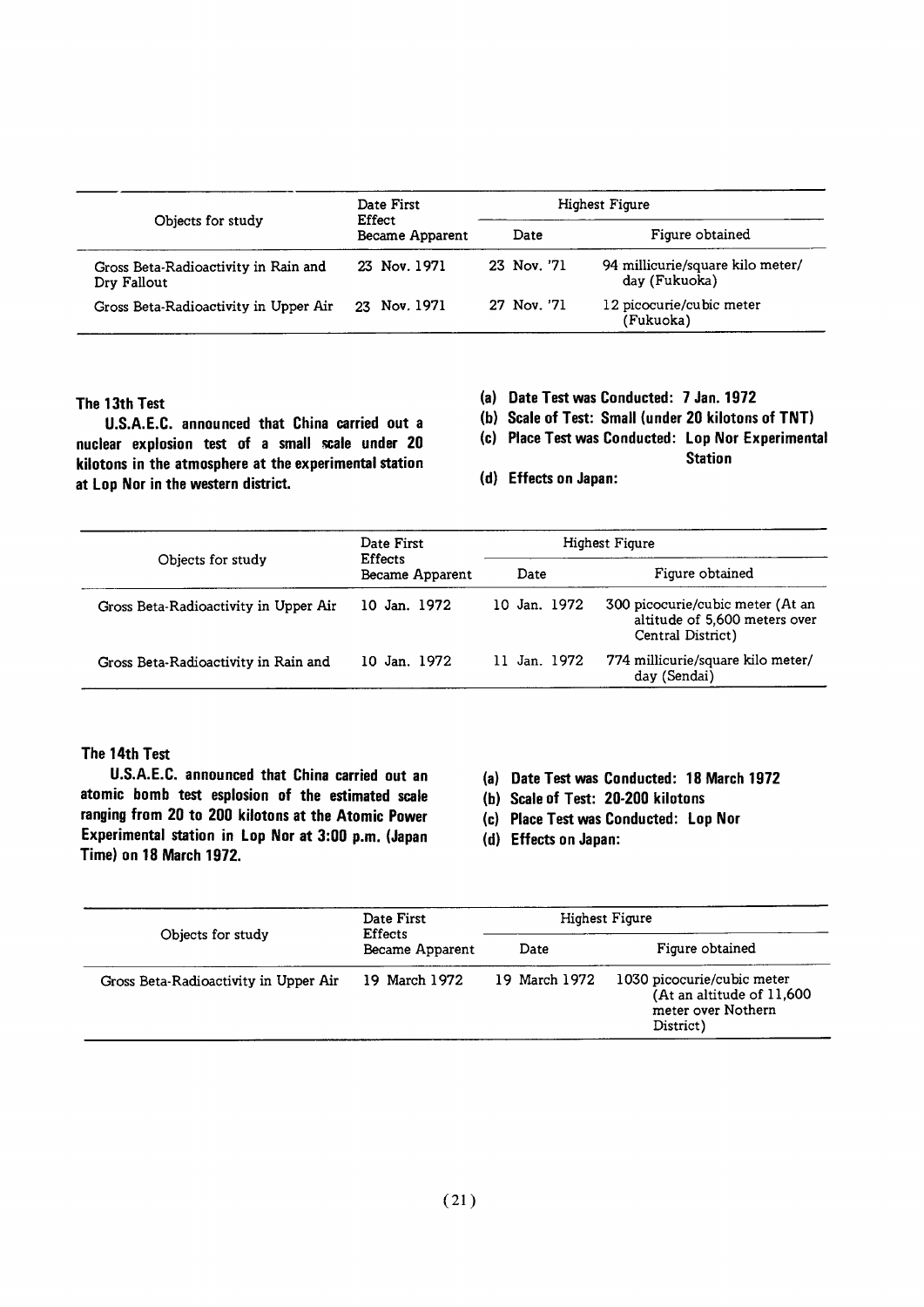#### The 15th Test

The Barber Atomic Power Institute in India announced that it had detected a Chinese nuclear explosion test at 12.55 p.m. (Japan time) on 27 June, 1973. Radio Peking on 28 June announced "China COnducted hydrogen bomb test over the western district of China at 1.00 p.m. (Japan time) on 27 June."

- (a) Date Test was Conducted: 27 June 1973
- (b) Scale of Test: 1-2 megatons
- (c) Place Test was Conducted: Lop Nor
- (d) Effects on Japan:

| Objects for study                                   | Date First<br><b>Effects</b><br>Became Apparent |              | Highest Figure                                                                              |
|-----------------------------------------------------|-------------------------------------------------|--------------|---------------------------------------------------------------------------------------------|
|                                                     |                                                 | Date         | Figure obtained                                                                             |
| Gross Beta-Radioactivity in Upper Air               | 30 June 1973                                    | 30 June 1973 | 312.7 picocurie/cubic meters<br>(At an altitude of 10,200 meters<br>over Northern District) |
| Gross Beta-Radioactivity in Rain and<br>Dry Fallout | 30 June 1973                                    | 1 July 1973  | 226.8 millicurie/square kilo meter<br>(Kanazawa)                                            |
| Gross Beta-Radioactivity in Airbone<br>Dust         | 1 July 1973                                     | 4 July 1973  | 6.0 picocurie/cubic meter (Sendai)                                                          |

#### The 16th Test

The Indian Atomic Energy Commission announced that it had detected a Chinese nuclear explosion test at 3:00 p.m. (Japan time) on 17 June, 1974. And U.S.A.E.C. announced as the same, too.

(a) Date Test was Conducted: 17 June 1974

(b) Scale of Test: about 1 megaton

- (c) Place Test was Conducted: Lop Nor
- (d) Effects of Japan:

|                                                     | Date First<br><b>Effects</b><br>Became Apparent | Highest Figure |                                                                                                 |
|-----------------------------------------------------|-------------------------------------------------|----------------|-------------------------------------------------------------------------------------------------|
| Objects for Study                                   |                                                 | Date           | Figure obtained                                                                                 |
| Gross Beta-Radioactivity in Upper Air               | 19 June 1974                                    | 19 June 1973   | $1603 \pm 2$ picocurie/cubic meter<br>(At an altitude of 35,000 feets<br>over Western District) |
| Gross Beta-Radioactivity in Rain and<br>Dry Fallout | 21 June 1974                                    | 21 June 1973   | 4.9 picocurie/cubic meter                                                                       |